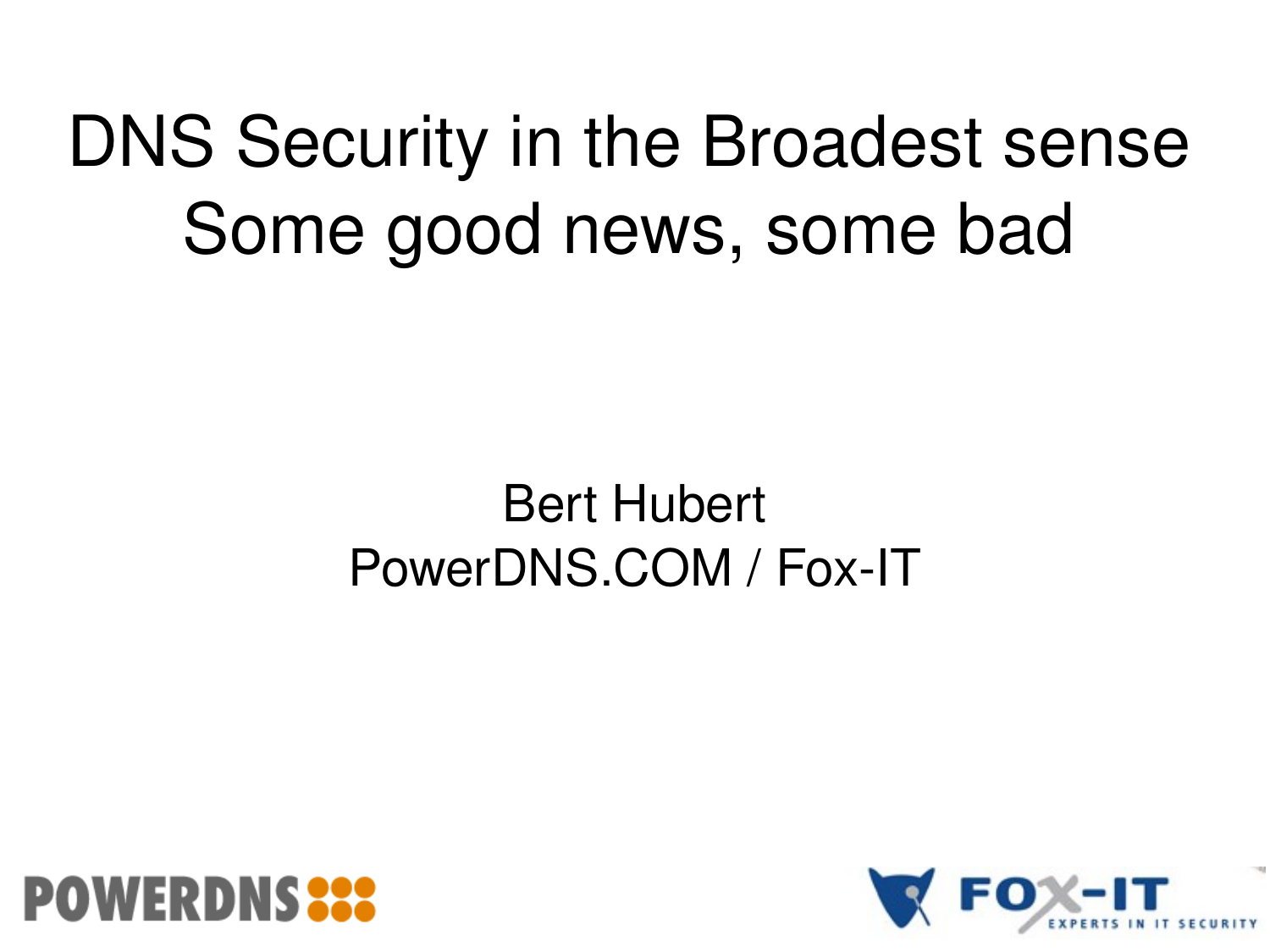## Agenda

- DNS is scary & complex
- DNS is everywhere
	- Embedded 1984 vintage code
- Threats:
	- Availability, integrity, code exploitation
- Integrity: current risk of spoofing with numbers
	- Fast case (meh), **slow case (worrying)**
	- Countermeasures:
		- DNSSEC + things that help 'today'
		- Plug: PowerDNSSEC.ORG
- So.. should we worry?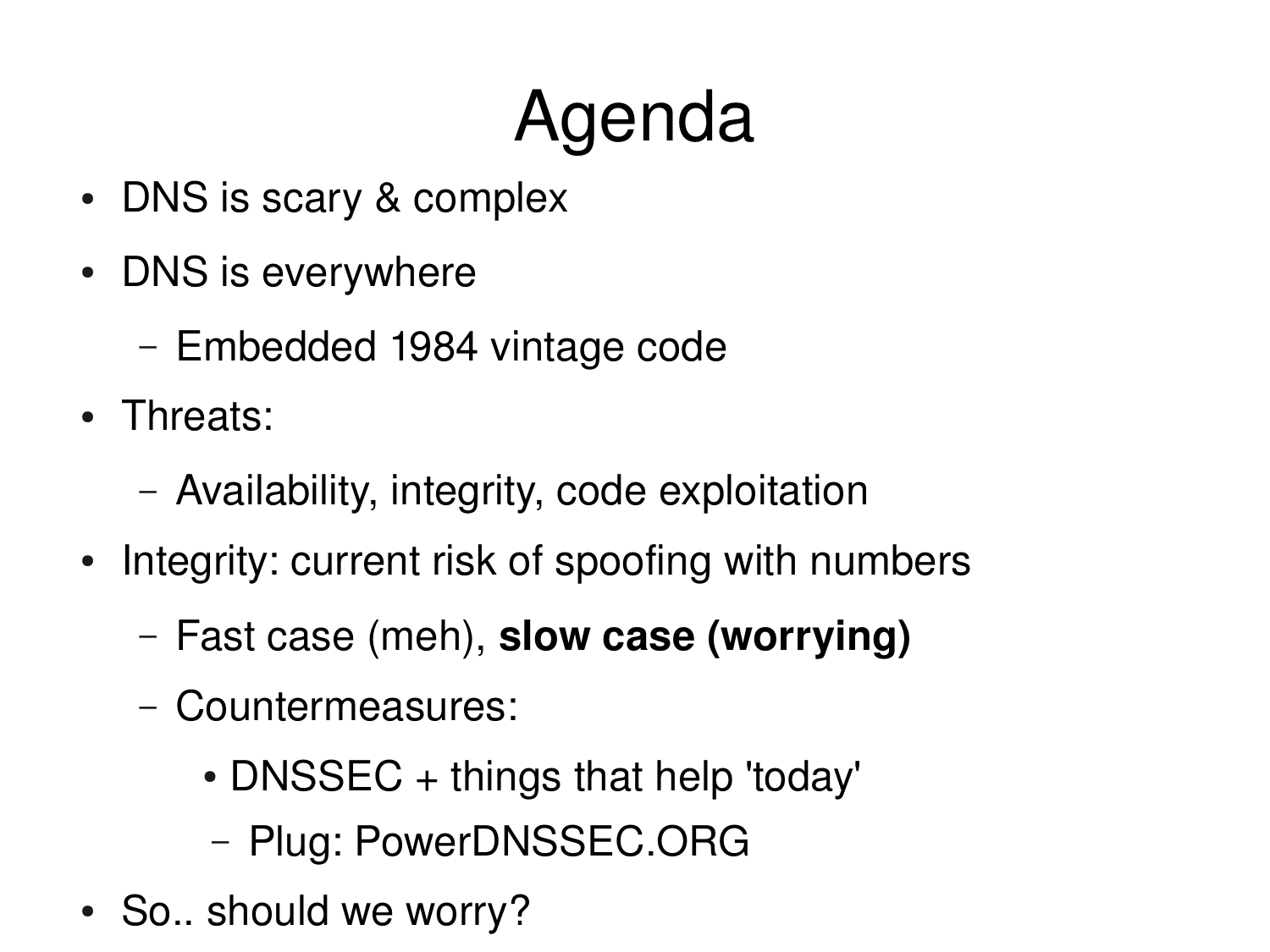#### Who am 1?

- Briefly, so you know who I am, and why I might know what I am talking about
- PowerDNS, open source nameserver, authoritative & caching
	- Around since 1999
- Powers **HAR2009**, CCC camps, xs4all, UPC, Deutsche Telekom, AOL, Club Internet DNS caches
- Powers  $40+$ % of all .nl domains,  $50+$ % of all .de domains (and HAR2009!)
- .. not the biggest nameserver, but not the smallest either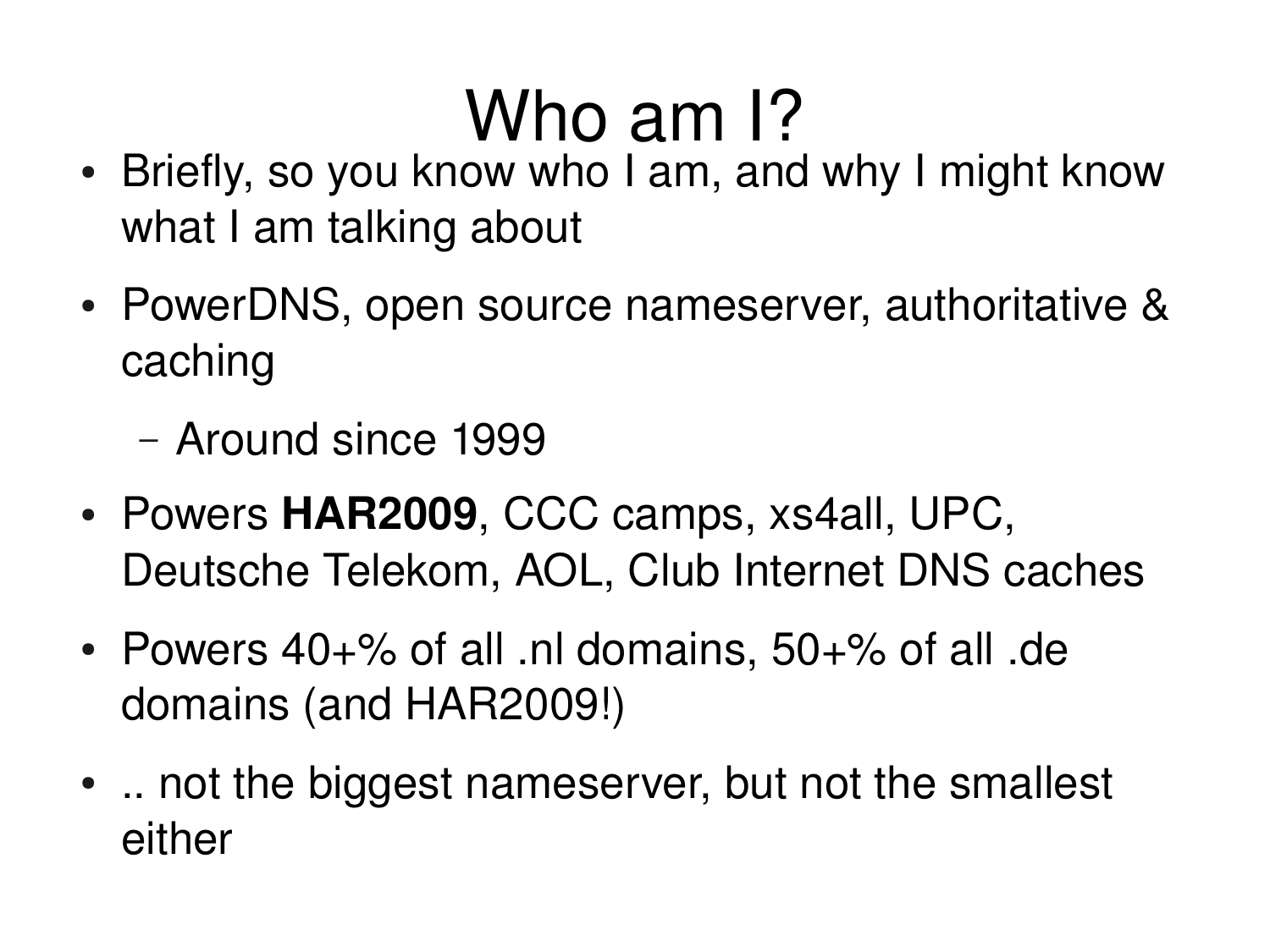## A DNS Packet, in the age of XML

• All in one UDP packet, binary, variable length fields

| Source IP   Source Port   Dest. IP   Dest. Port                                                                                     |                                                                   |
|-------------------------------------------------------------------------------------------------------------------------------------|-------------------------------------------------------------------|
| $ ID   QR   QCODE   AA   TC   RD   RA   "Z"   RCODE$<br>  QDCOUNT   ANCOUNT   NSCOUNT   ARCOUNT                                     |                                                                   |
| NAME   TYPE   CLASS<br>  NAME   TYPE<br>  CLASS   TTL   RDLENGTH   RDATA<br>  NAME<br>  TYPE<br>  TTL   RDLENGTH   RDATA<br>  CLASS | $\vert \leftarrow$ question<br>$\vdash$ answer<br>$\vdash$ answer |
| NAME<br>  TYPE   CLASS   TTL   RDLENGTH   RDATA<br>______________________                                                           | $\vert \leftarrow$ answer                                         |

32 bits 16 bits variable length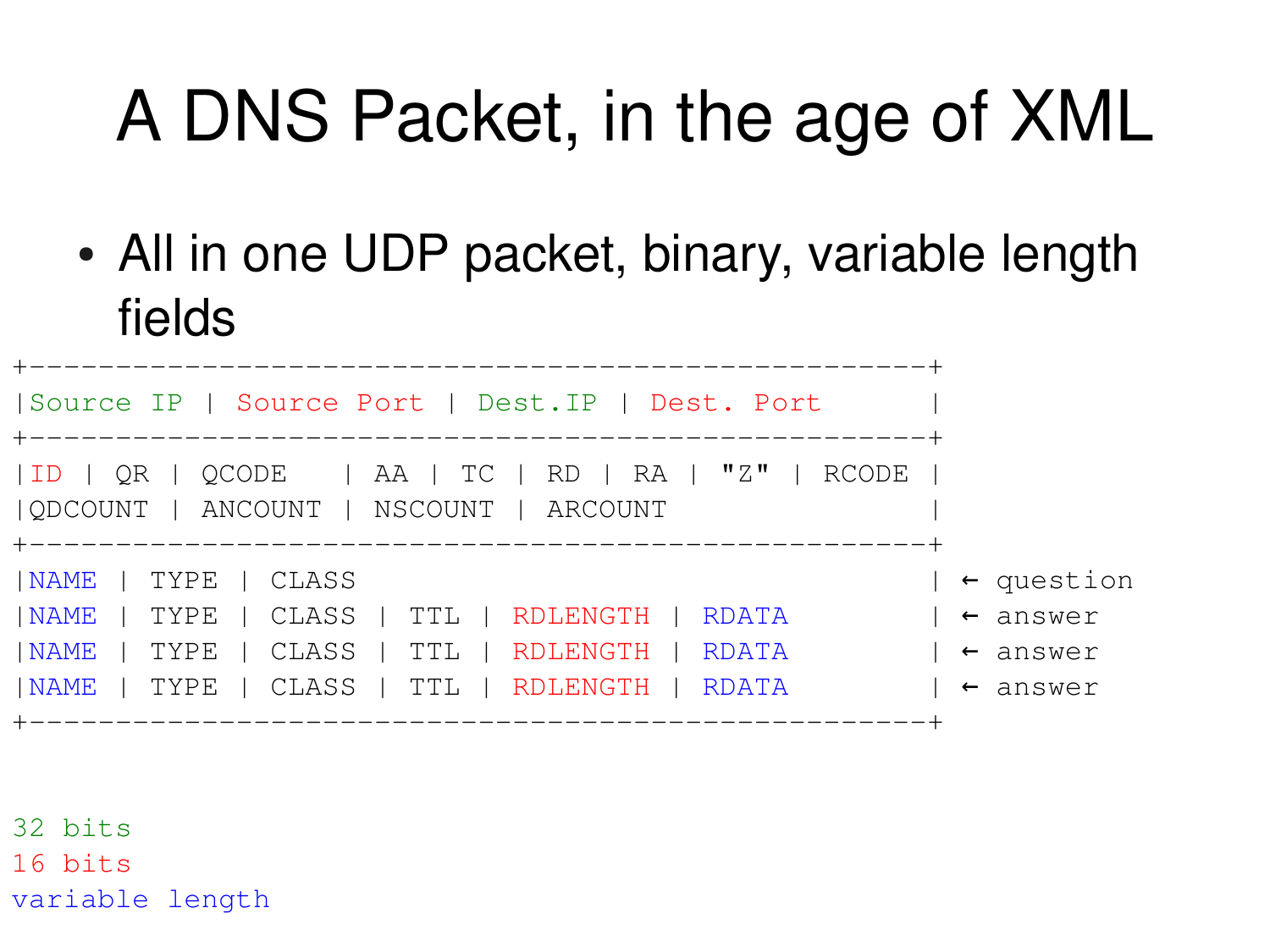#### A DNS Packet 2

• All in one UDP packet, uncompressed answer

```
+----------------------------------------------------+
|Source IP | Source Port | Dest.IP | Dest. Port |
 +----------------------------------------------------+
|ID | 1 | QCODE | 1 | TC | RD | RA | "Z" | RCODE |
| 1 | 4 | 0 | 0
          +----------------------------------------------------+
|\lambda3WW\lambda7har2009\lambda3org\0 | AAAA | IN | \leftarrow question
|\3www\7har2009\3org\0 | CNAME| IN | 60 | 16 |
                            \lambda4srv1\7har2009\3org\0 | ← answer
|\3www\7har2009\3org\0 | AAAA | IN | 60 | 16 | ::1 | ← answer
|\3www\7har2009\3org\0 | AAAA | IN | 60 | 16 | ::2 | ← answer
|\lambda_{3\text{WW}}\rangle7har2009\3org\0 | AAAA | IN | 60 | 16 | ::3 | ← answer
 +----------------------------------------------------+
32 bits
16 bits
variable length
```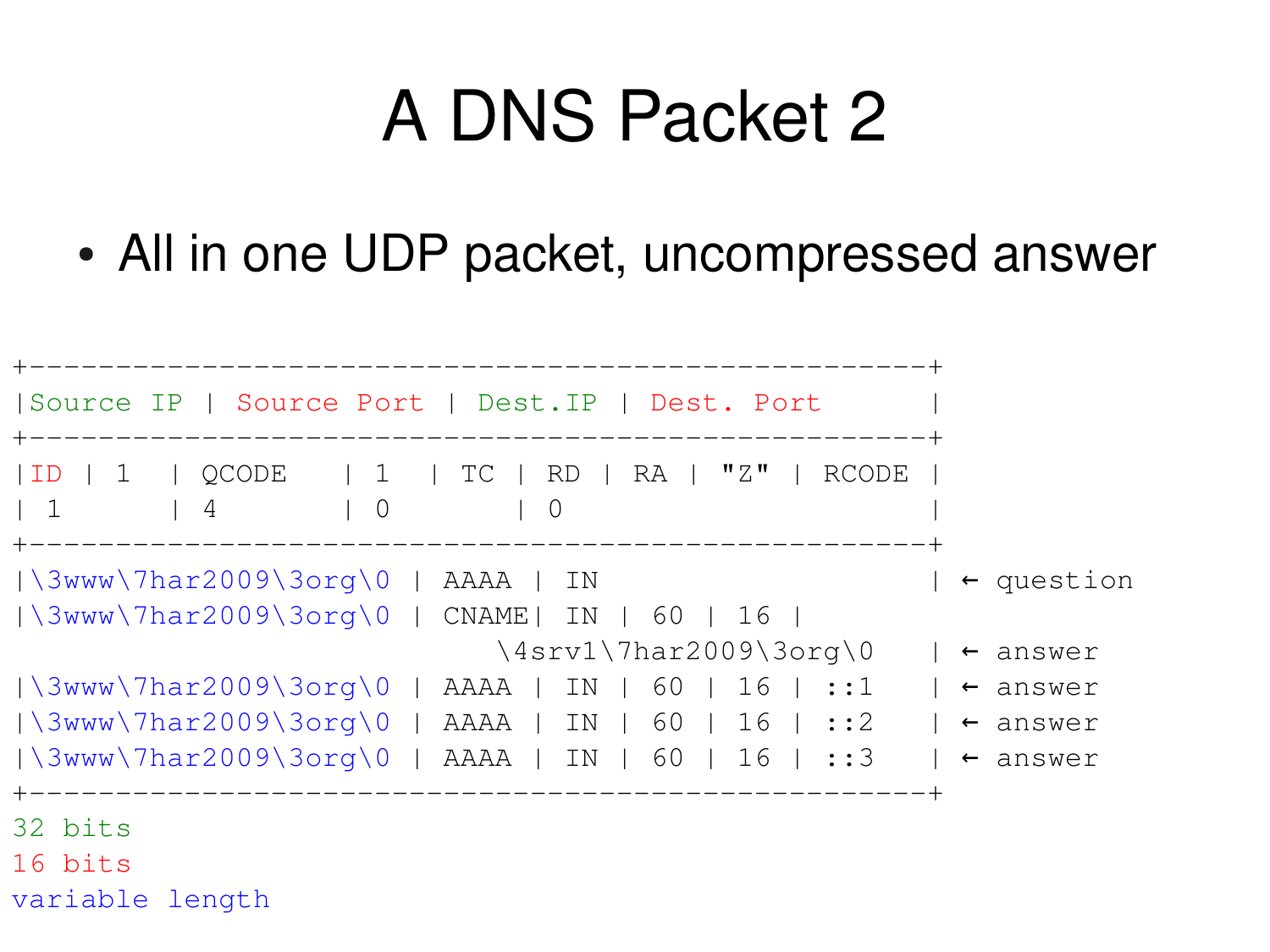#### A DNS Packet

- compress with **POINTERS!**
- Fun to be had: loops, pointers to outside of packet, signed/unsigned errors, records longer than packet, **embedded NULLs! (think SSL..)**

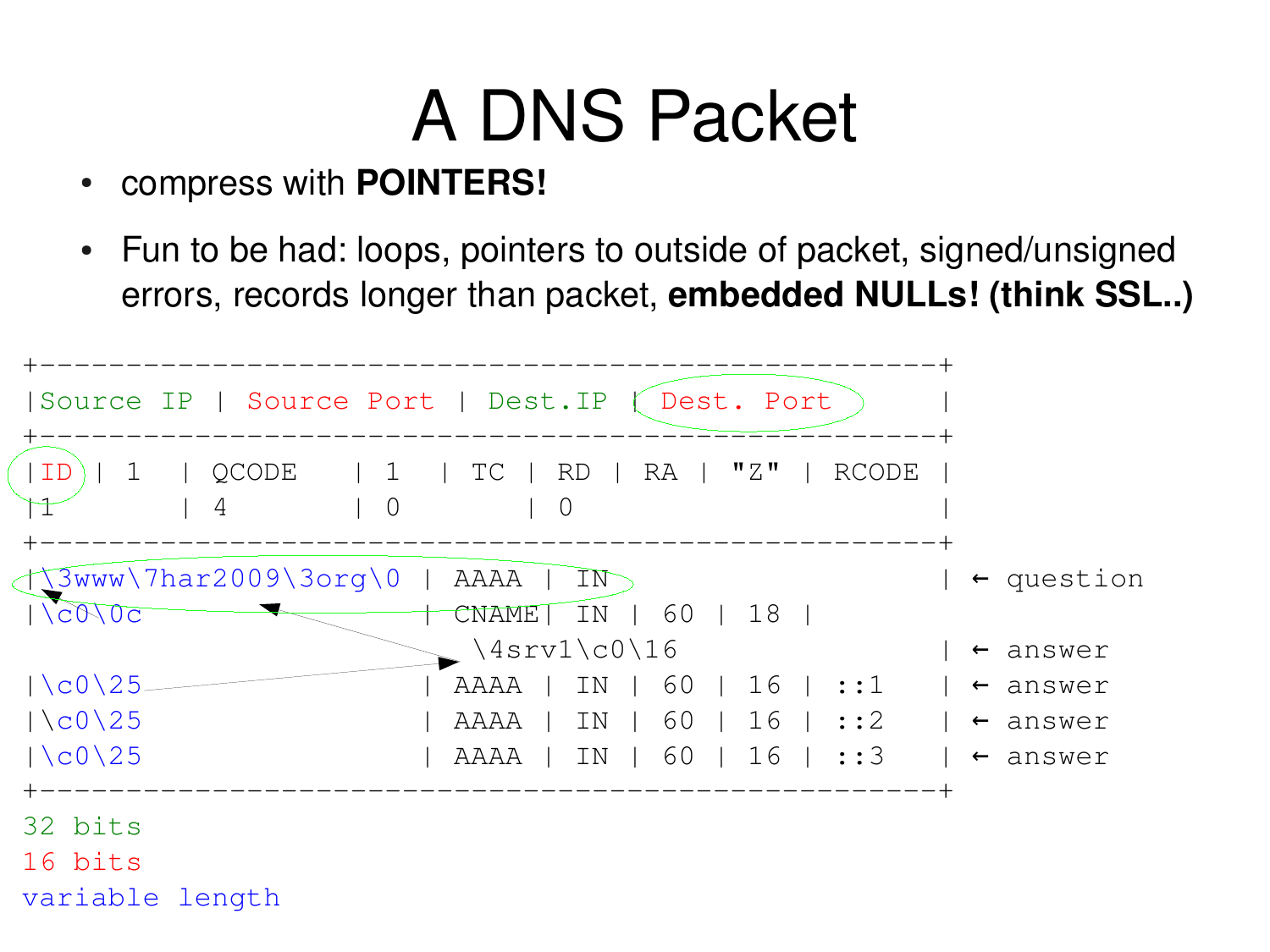## Conclusion: DNS is hard

- DNS is hard, perhaps too hard for the current spoiled generation of coders
	- Variable length fields
	- Implementations that implement the bare minimum
		- Or think that '\c0\0c' means "answer here" (xs4all e-tech story)
	- Internal packet pointers
		- Loops!
	- Need to do **each and everything right** in order to maintain security
	- "Why not use XML?" Or RPC?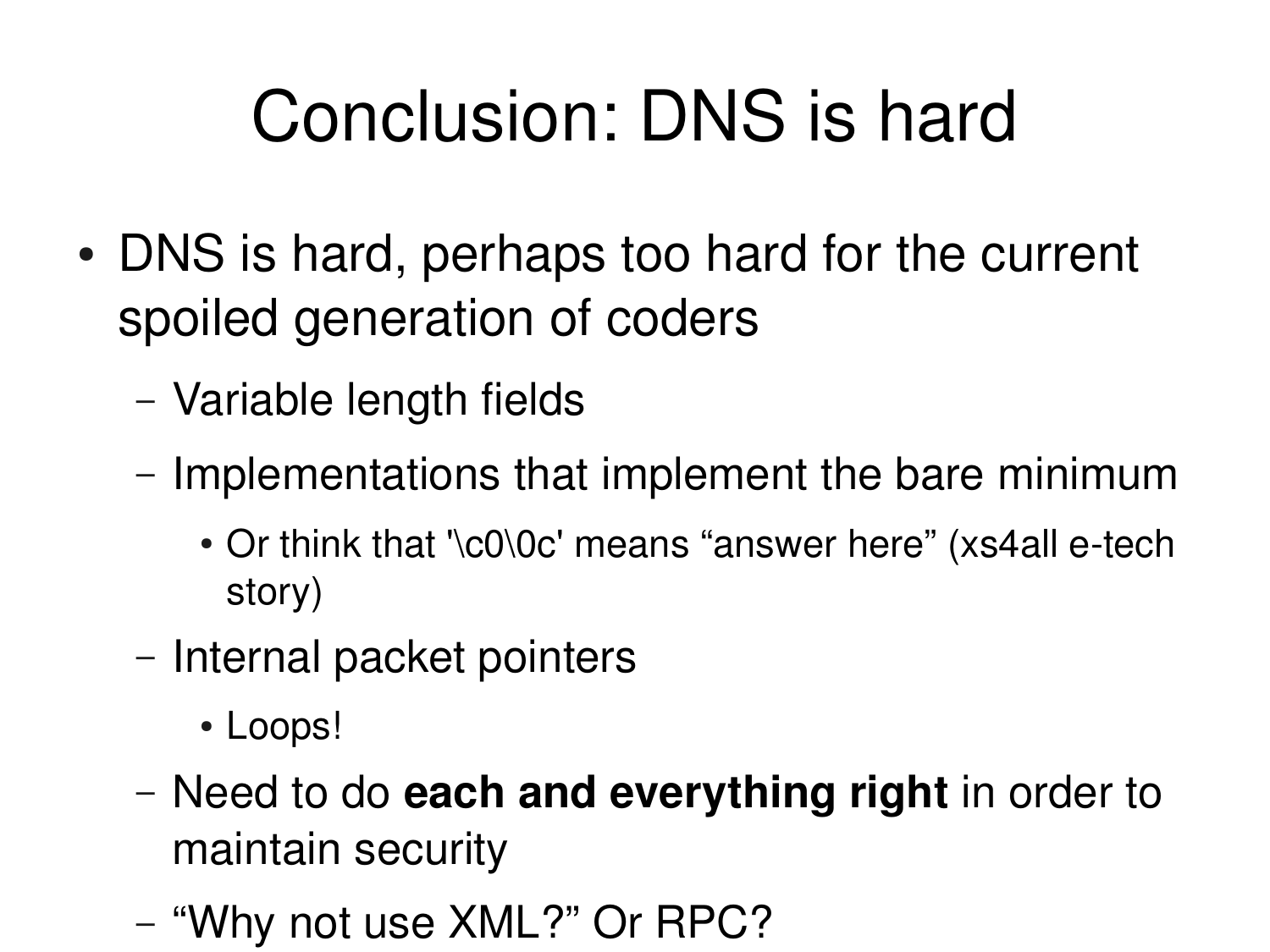#### DNS is everywhere

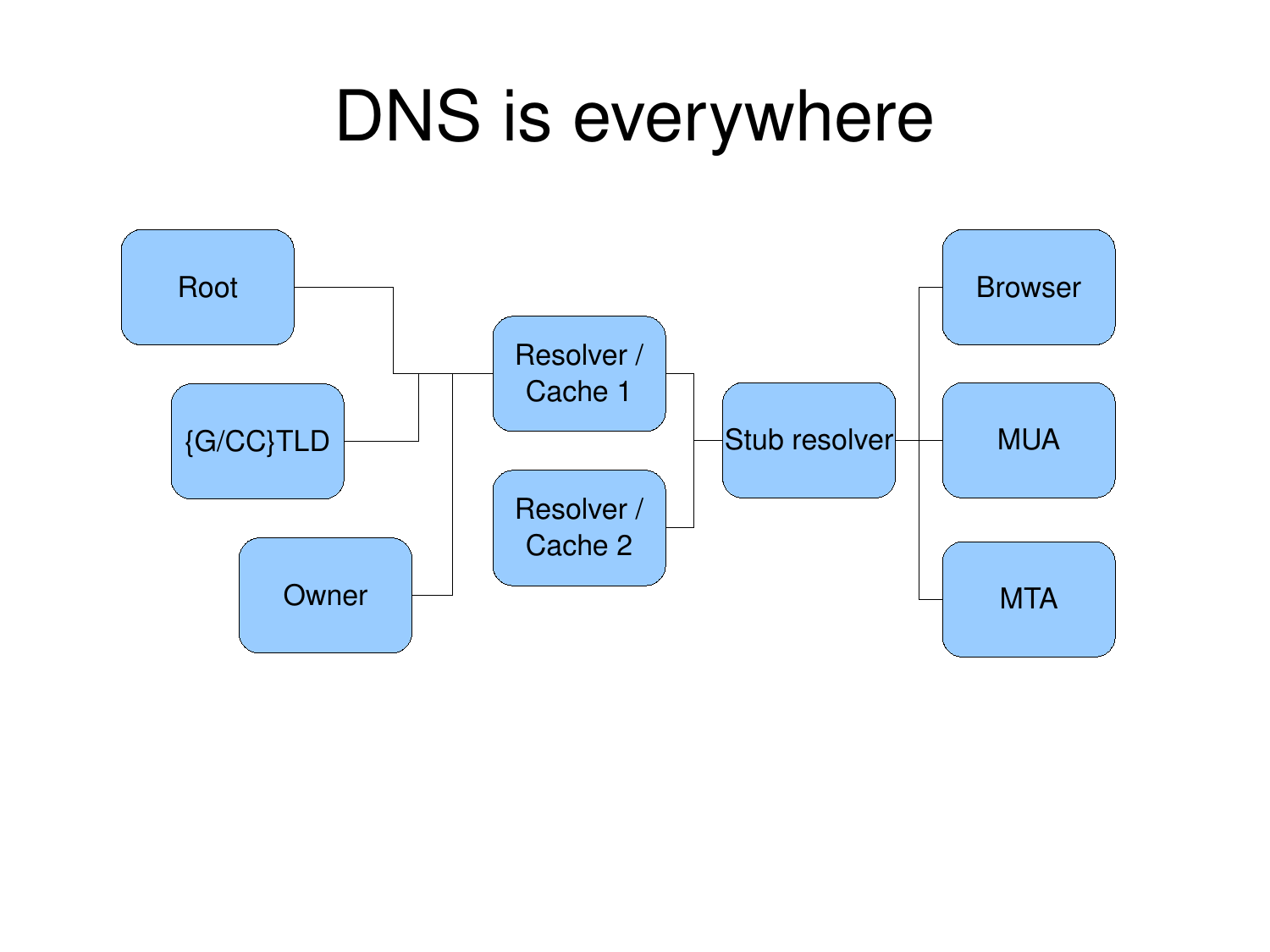#### DNS is everywhere..

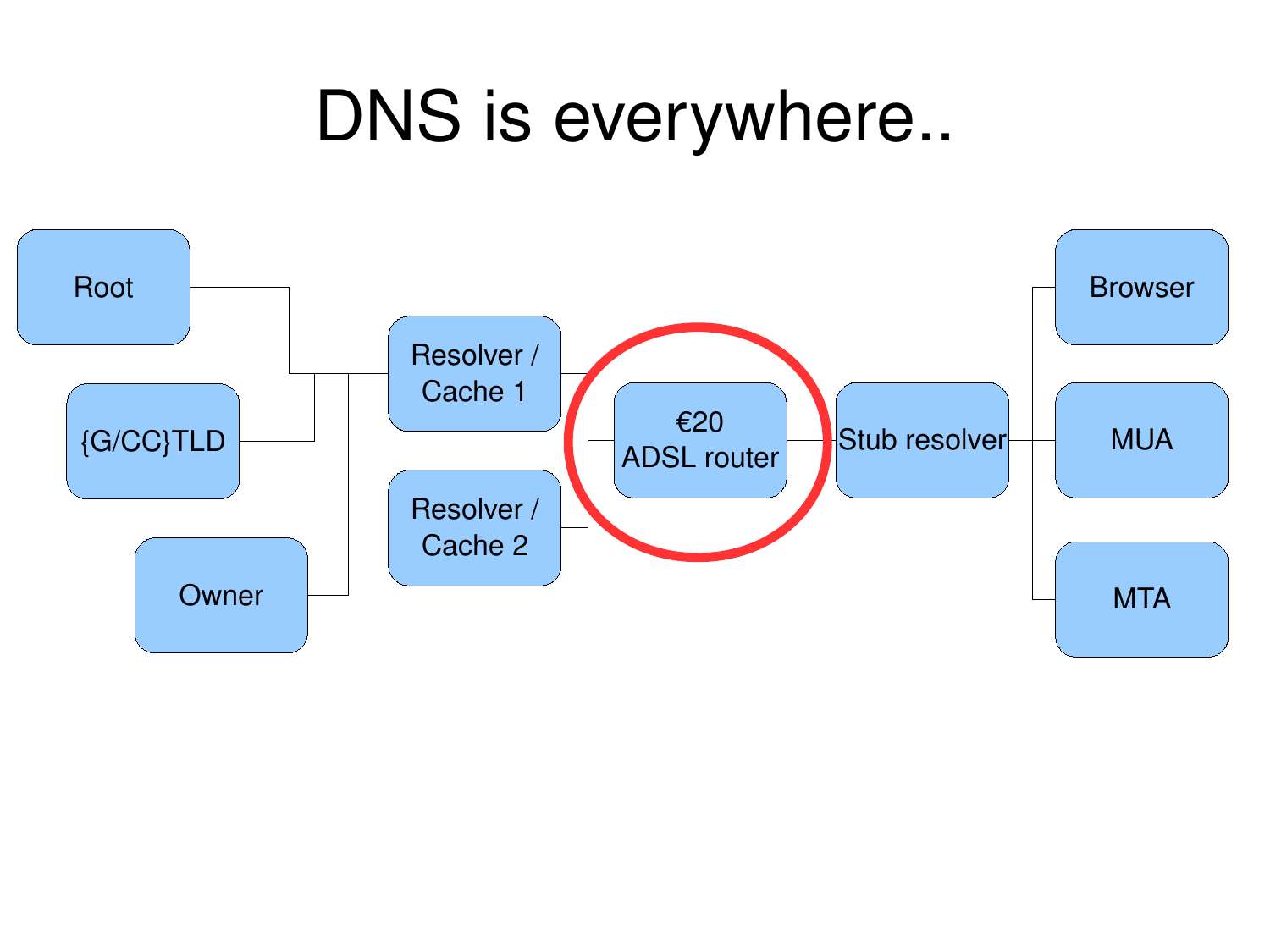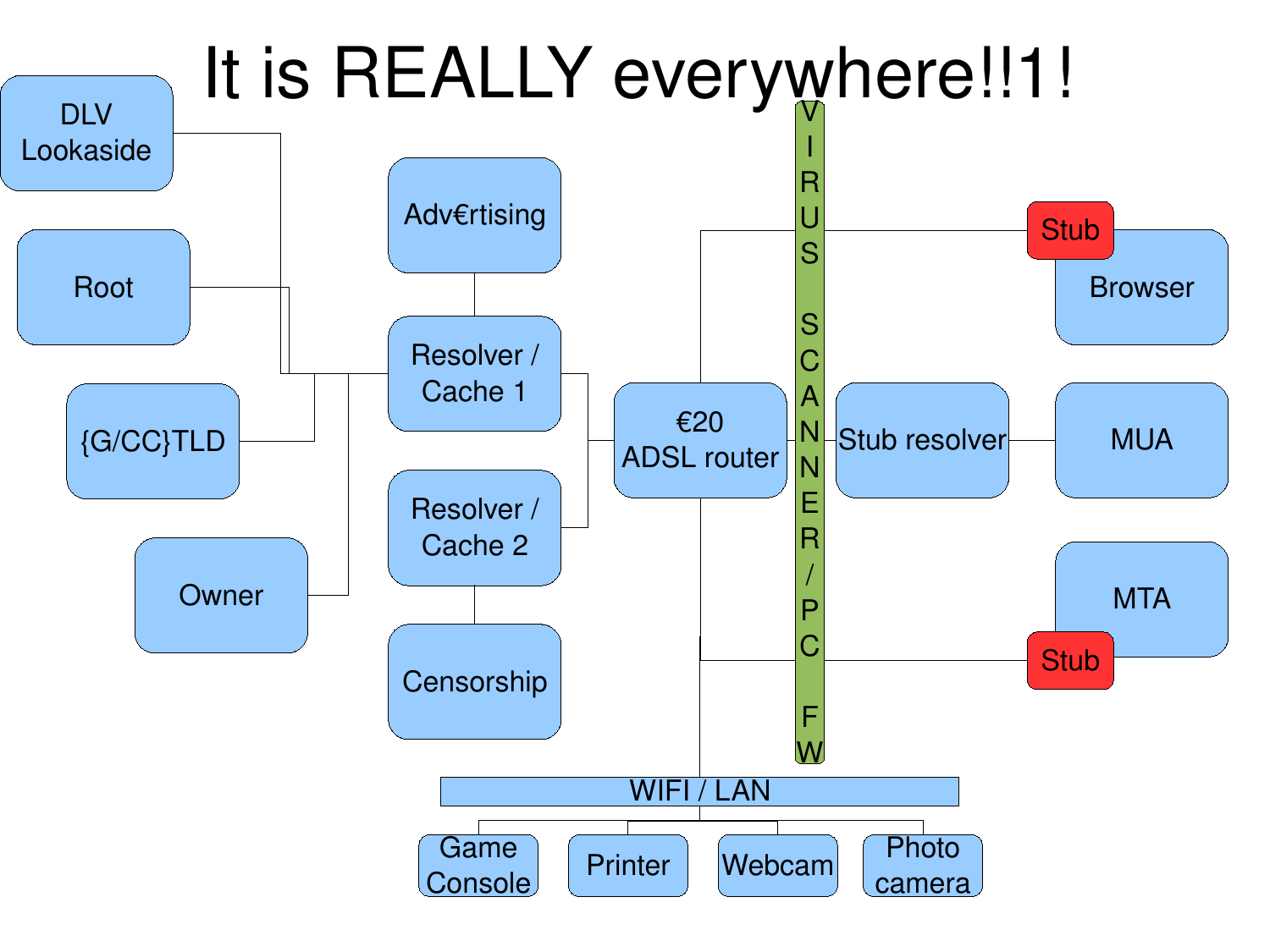## DNS Threats

- Availability
	- No DNS = No Service = "My internets don't work!"
	- One typical resolver services up to 100,000 subscribers
	- Largest authoritative servers host 8,000,000+ zones
- Exploitation
	- Once exploited, integrity & availability are damaged
	- Plus all other software on same server/client!
- Integrity
	- $-$  DNS sends you the wrong way  $\rightarrow$  the internet changes (and your Euros follow!)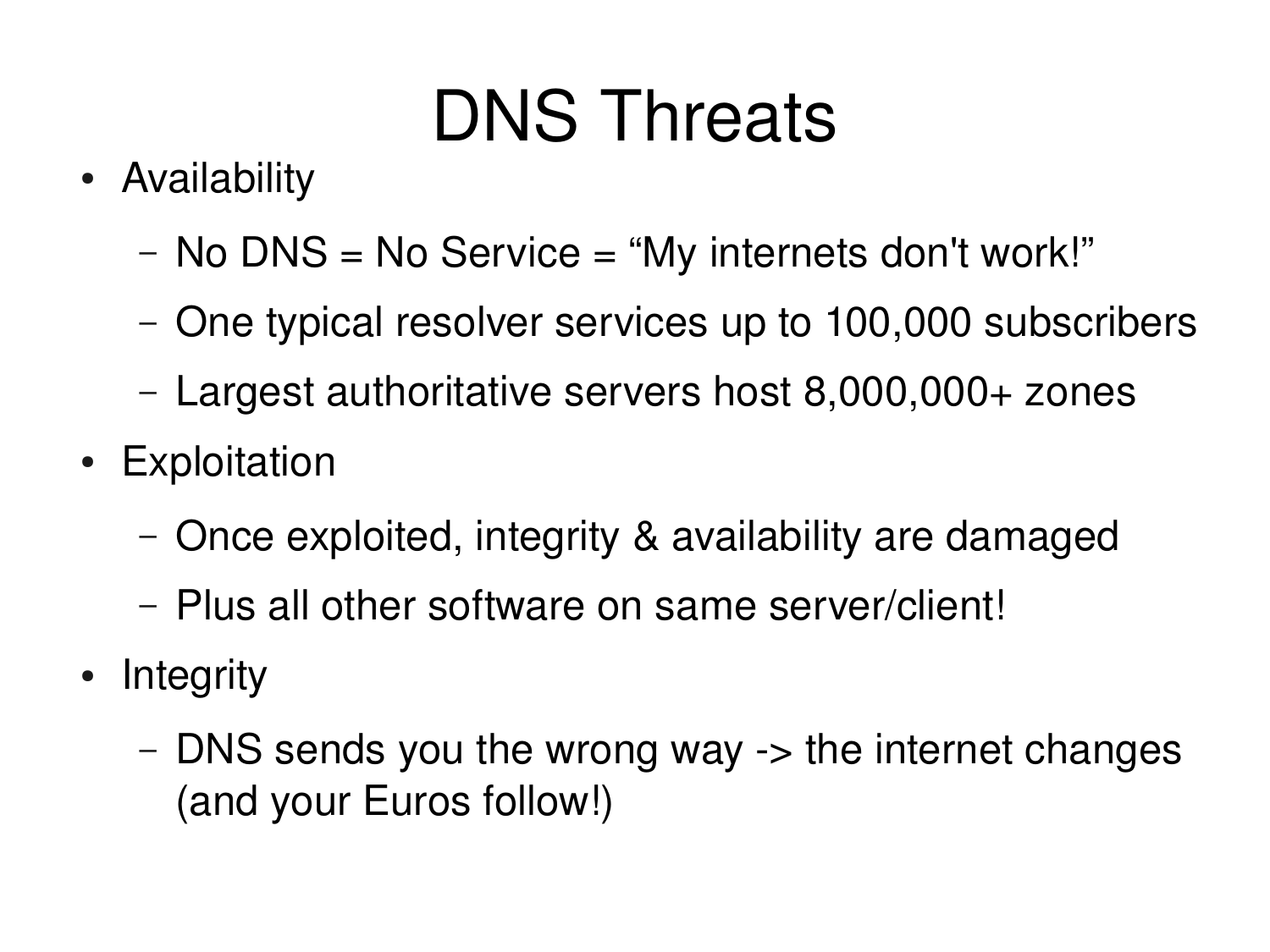## DNS Availability (bad news)

- Childishly easy to DoS
	- Especially resolvers
	- 10k well-designed queries/s will kill most resolvers
	- 50k well-designed queries/s will kill most auth servers
		- In some cases, simply by filling the pipe with answers (**DNSSEC 4kbyte/answer**)
- Akamai and friends have stacks and stacks of nameservers to deal with this threat
- A well known incumbent telco is aiming for no less than a 20-fold "overkill" in resolver performance
- As an attack, not used all that much (yet)
	- Easier to just blast packets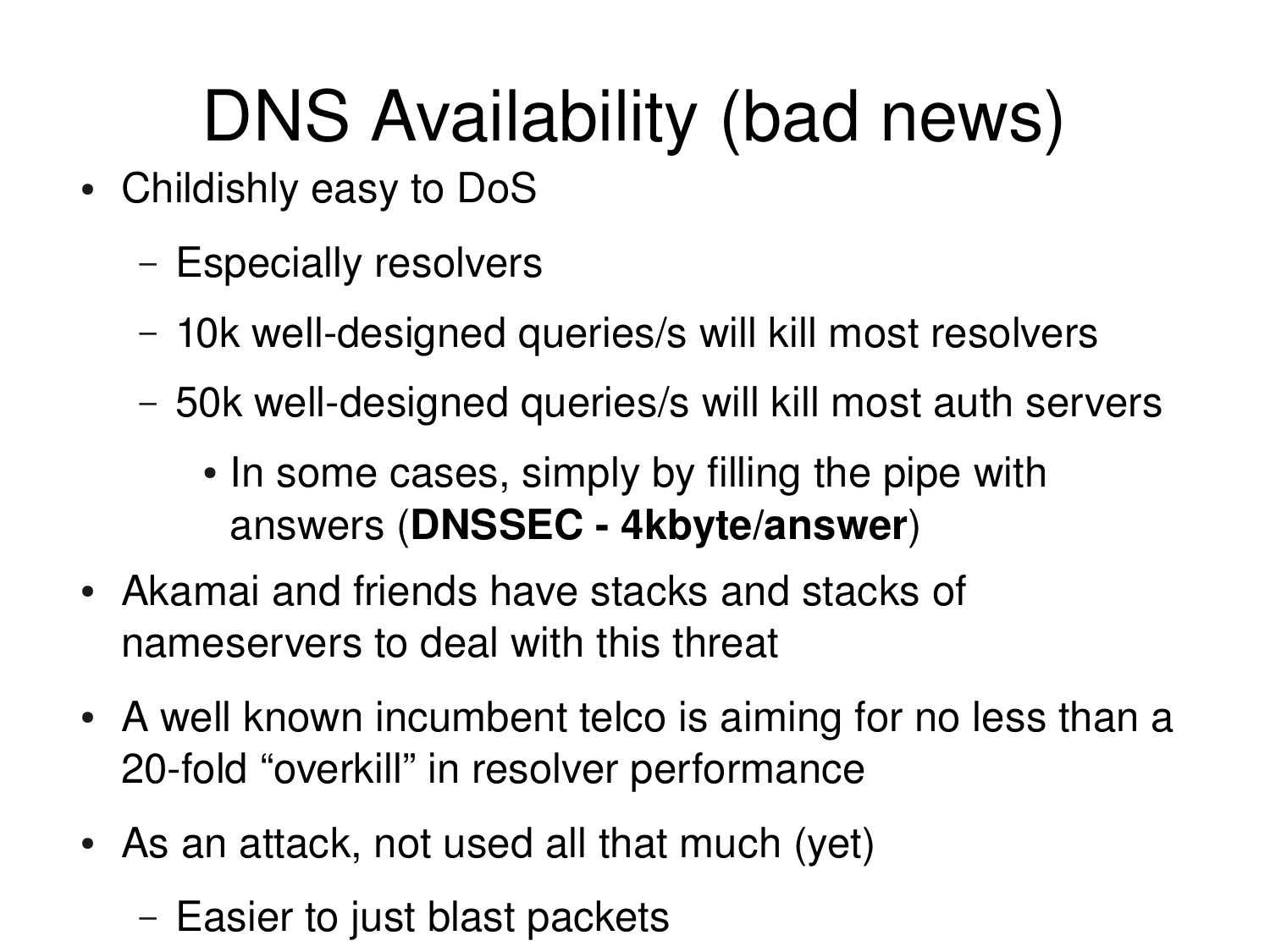#### DNS Exploitation: stubs

- Stub: the bit of code that talks DNS from apps
- DNS (stub) code often regarded as 'magic', and rarely touched
- In many C libraries, code from 1984 can be found
	- As a typical example, over 70% of the GNU libc DNS code is 'dead'
- **PowerDNS reliably crashed any and all applications linked against a well known C library by being 'different'**
- Stubs appear everywhere, whenever someone feels the need to do better than the system stub
- No one really cares...
	- Original XP used '1' or '2' as its '''random''' DNS transaction ID
- Black/grey hats: there is GOLD in them hills

#### – **Hint: try TC=1 packets to force TCP fallback!**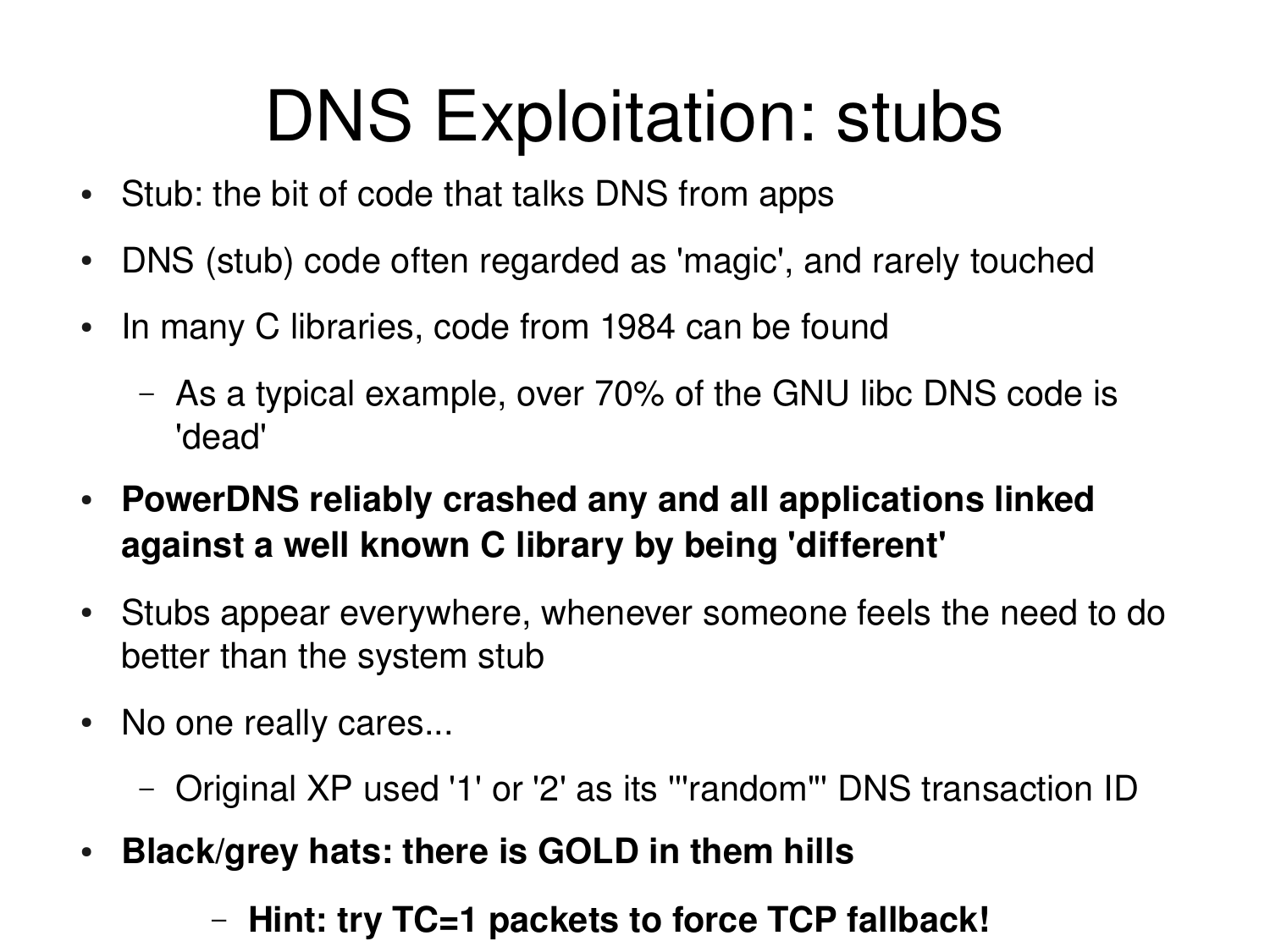## DNS Exploitation: SOHO routers

- Small, residential, routers typically announce themselves as nameserver over DHCP
	- And then relay to the ISP if needed
- Nominet (UK Registry) DNSSEC research suggests that many of these routers actually process DNS and think about it
	- And kill lots of things in the process :-(
- PowerDNS reliably crashed the routers of xs4all subscribers simply by being 'different'
- And once you own the DNS.. you own the internets
	- Some of these devices deployed by the million...
	- Not chosen because of the quality!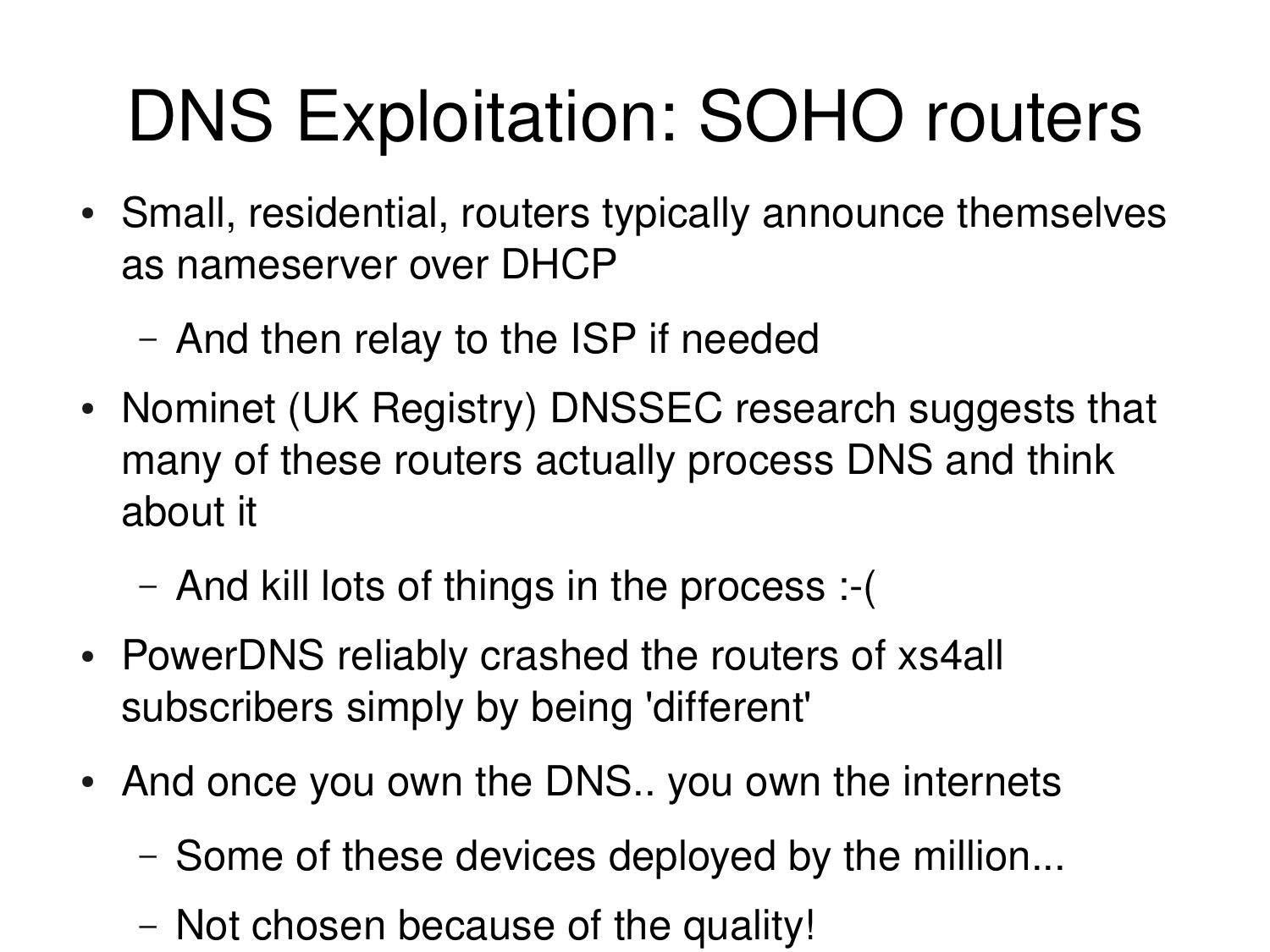#### DNS Exploitation: servers

- The actual DNS servers (authoritative and caching) are frequent targets of attacks and exploitation
- These are high profile targets however, so it is not that easy to find (new) security problems
- However, the overall record of DNS server security is not very good
	- All major implementations have had potentially exploitable defects (except, of course, djbdns)
	- As said before, DNS is hard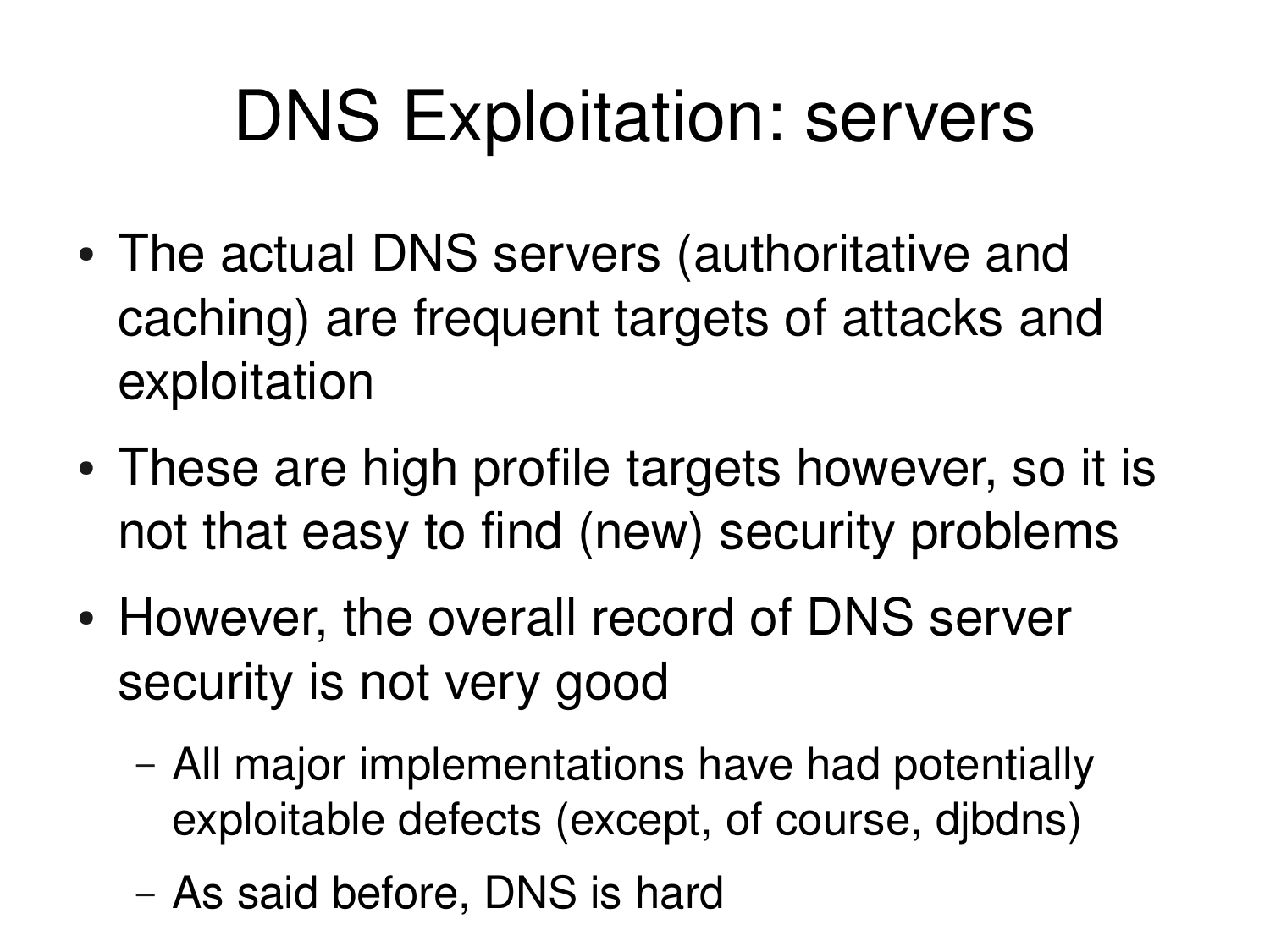# DNS Integrity, spoofing (HOT!)

- Integrity: the DNS answer you decide to trust should contain the authentic, original and correct data
- If you trust the wrong data, your packets go to the wrong server
	- And your Euros will (eventually) follow
- And since DNS is the gateway to the internet, this is a "big thing"
- And.. there is reason to worry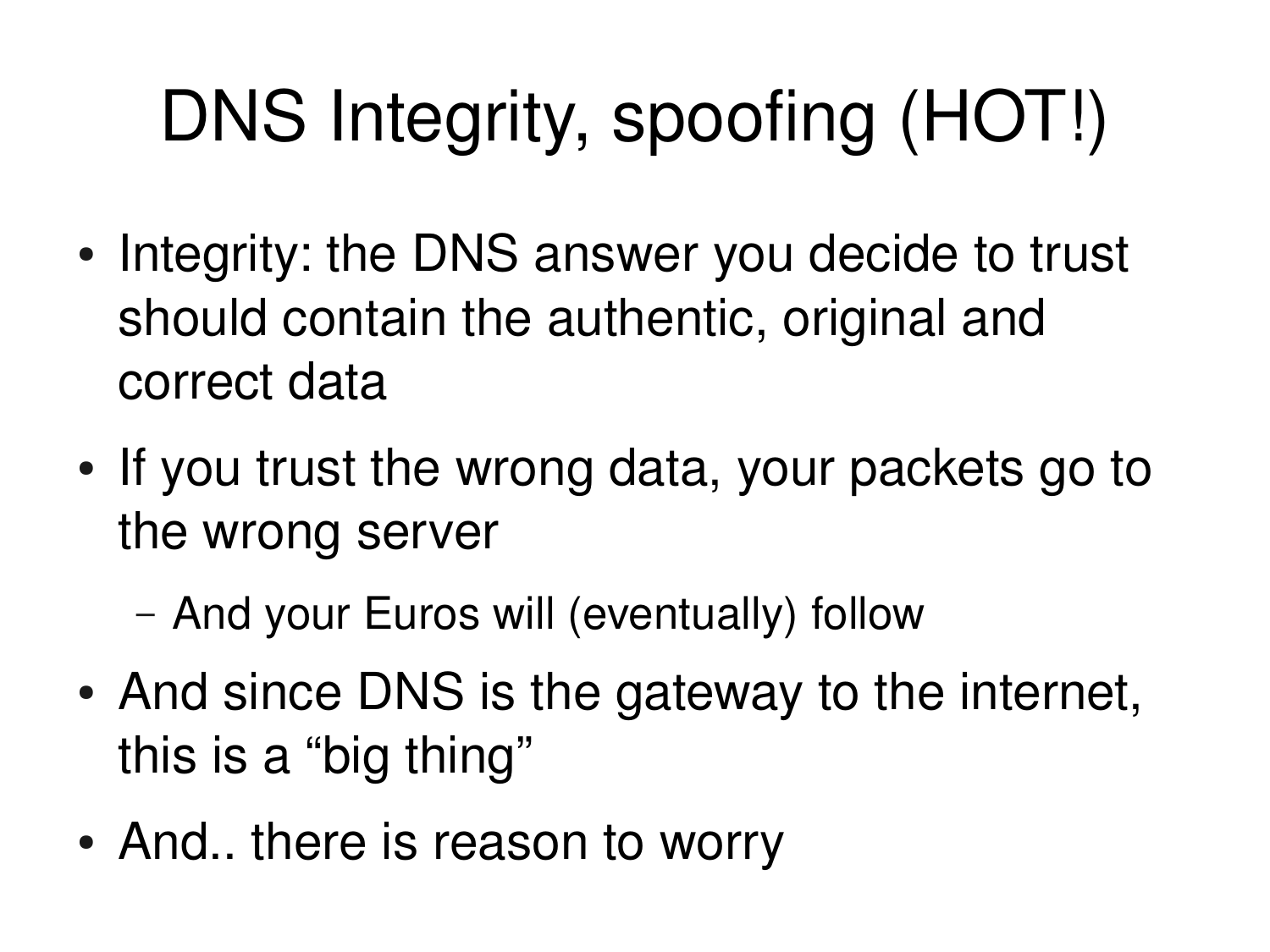## DNS Spoofing

- Very briefly, more detail in "Cracking the Internet" presentation tomorrow, 14:00, by Rick van Rein and Roland van Rijswijk
- DNS queries and responses are like bricks
	- Anyone (\*) can throw back bricks, containing 'better and improved' answers
	- This is called 'spoofing'
- The 'correct' response brick has the right numbers and names on it
	- *(\*) not quite true BCP38*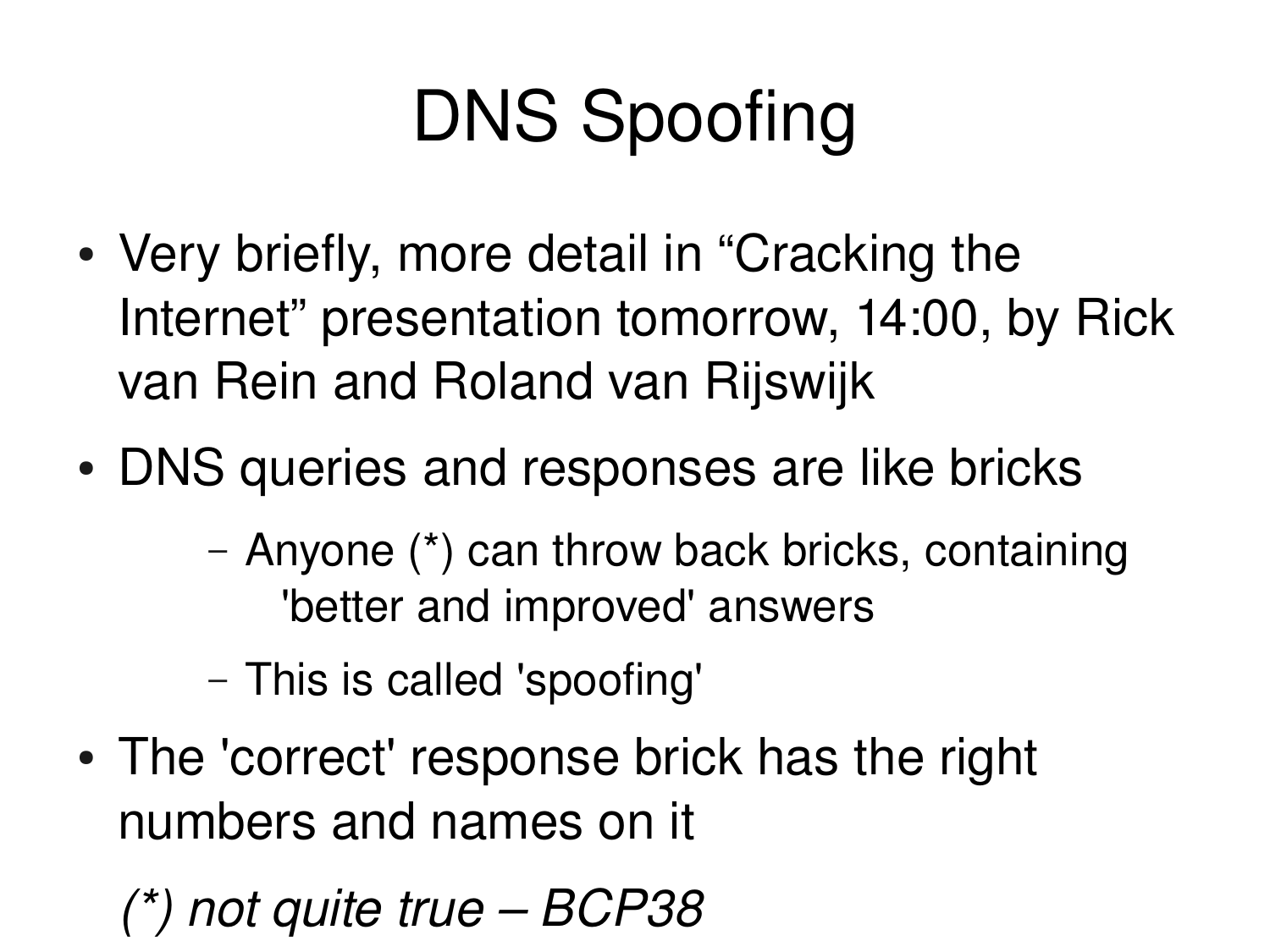## DNS integrity: spot the right answer

- The correct response to a DNS query is recognized by:
	- Having the same DNS transaction ID as the question (16 bits)
	- Arriving from the IP address the query was sent to
	- Arriving on the same protocol and port number the query was sent from (15 bits)
	- (except for some errors) matching the question name and question type of the original query
	- Being the first answer that matches these conditions
	- And doing so within a short timeframe
- Attackers can fake all the attributes above, but they have to guess 15+16 bits, around 1:2000000000 chance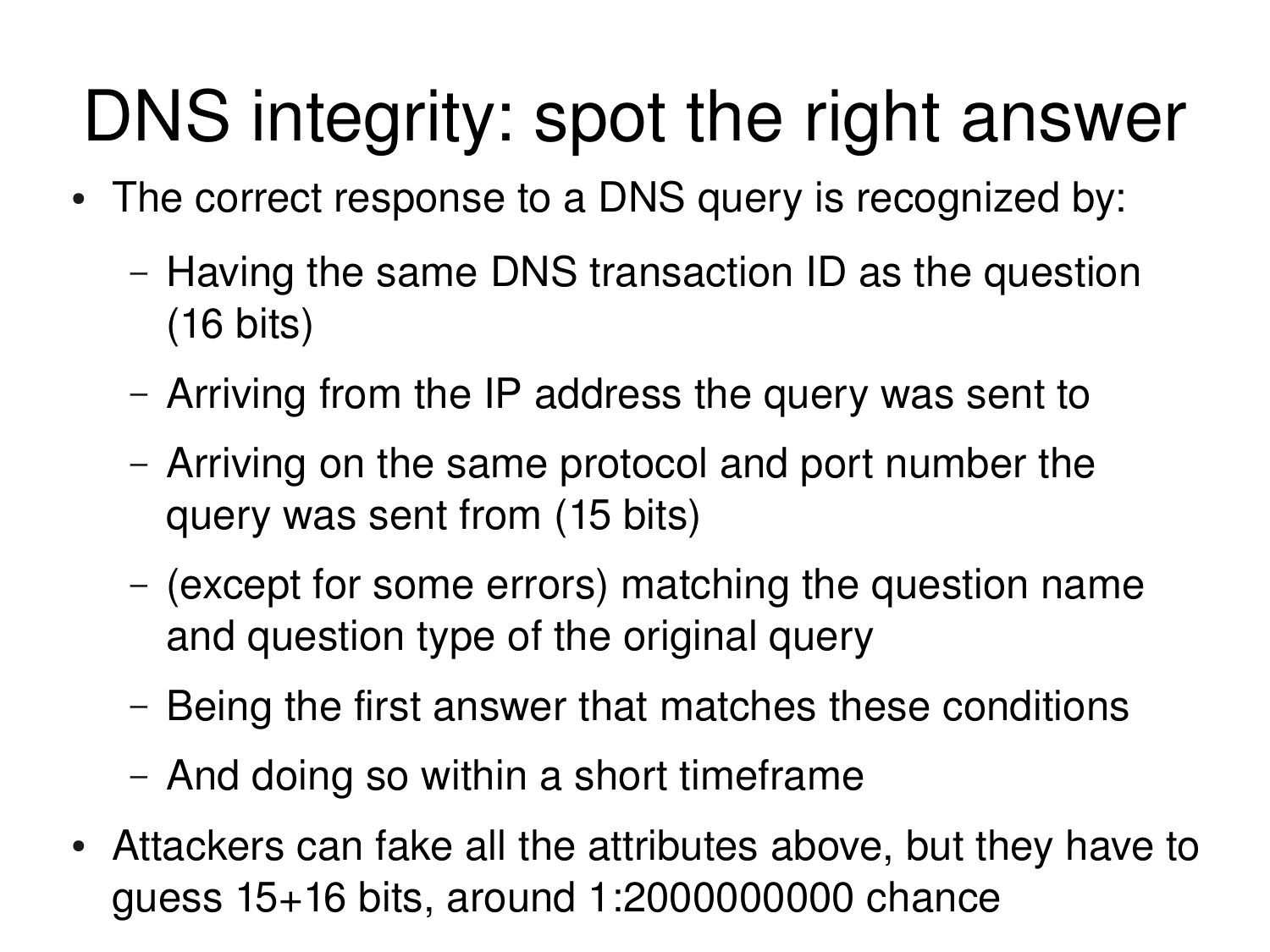DNS Integrity: pre-Kaminsky

- Pre-Kaminsky, only Dan Bernstein, MaraDNS and PowerDNS did source port randomization
- So, spoof chance was 1:65535, instead of 1:2000000000
	- Oops
- However, pre-Kaminsky, we assumed we would have only 1 attempt to spoof per TTL expiration
	- "24 times/day"
- Post-Kaminsky, as many attempts possible as the resolver can process
- More details in "Cracking the Internet" tomorrow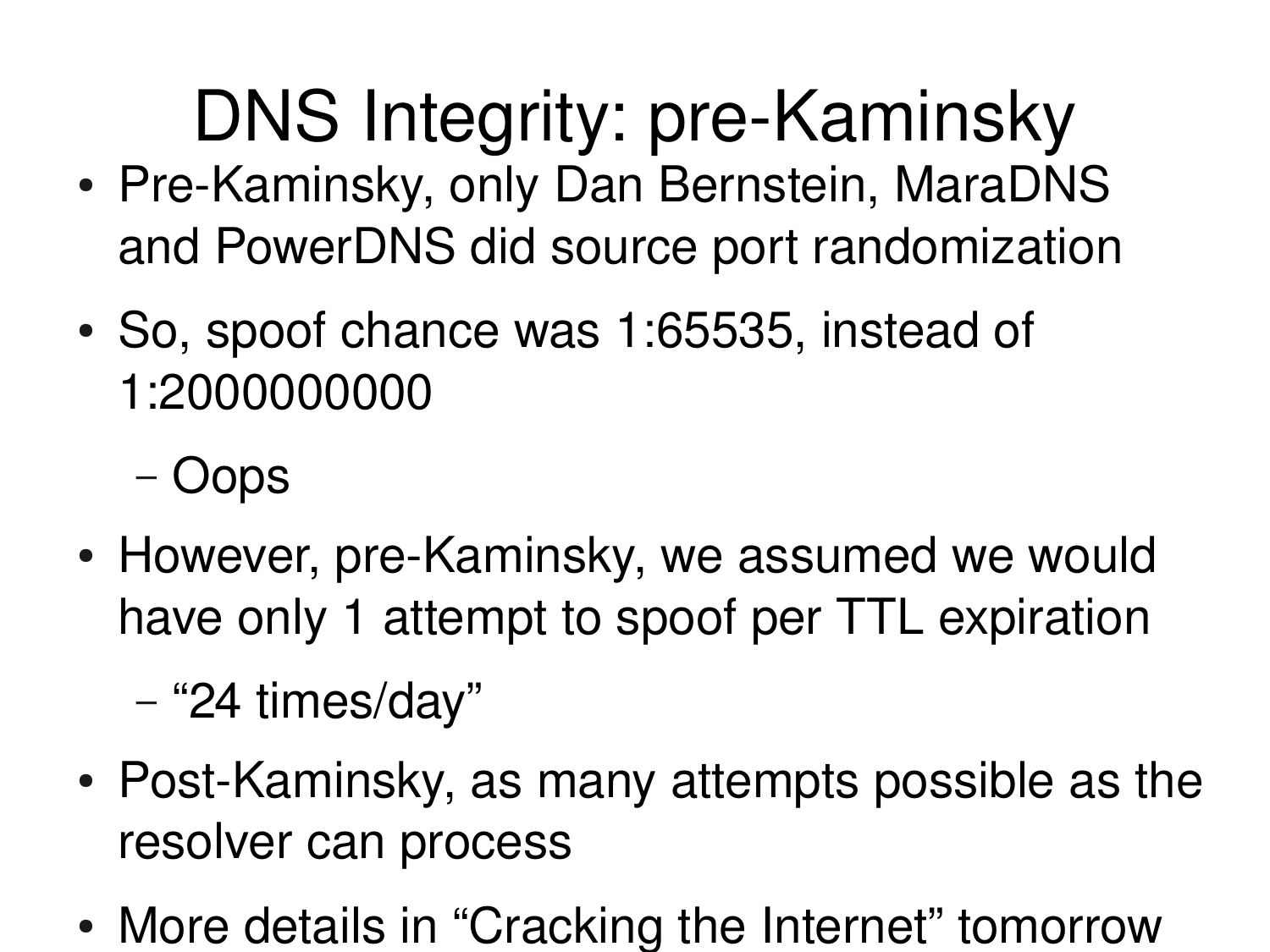#### Chance to be spoofed, static source port, 50kqps, 10 seconds (oops)

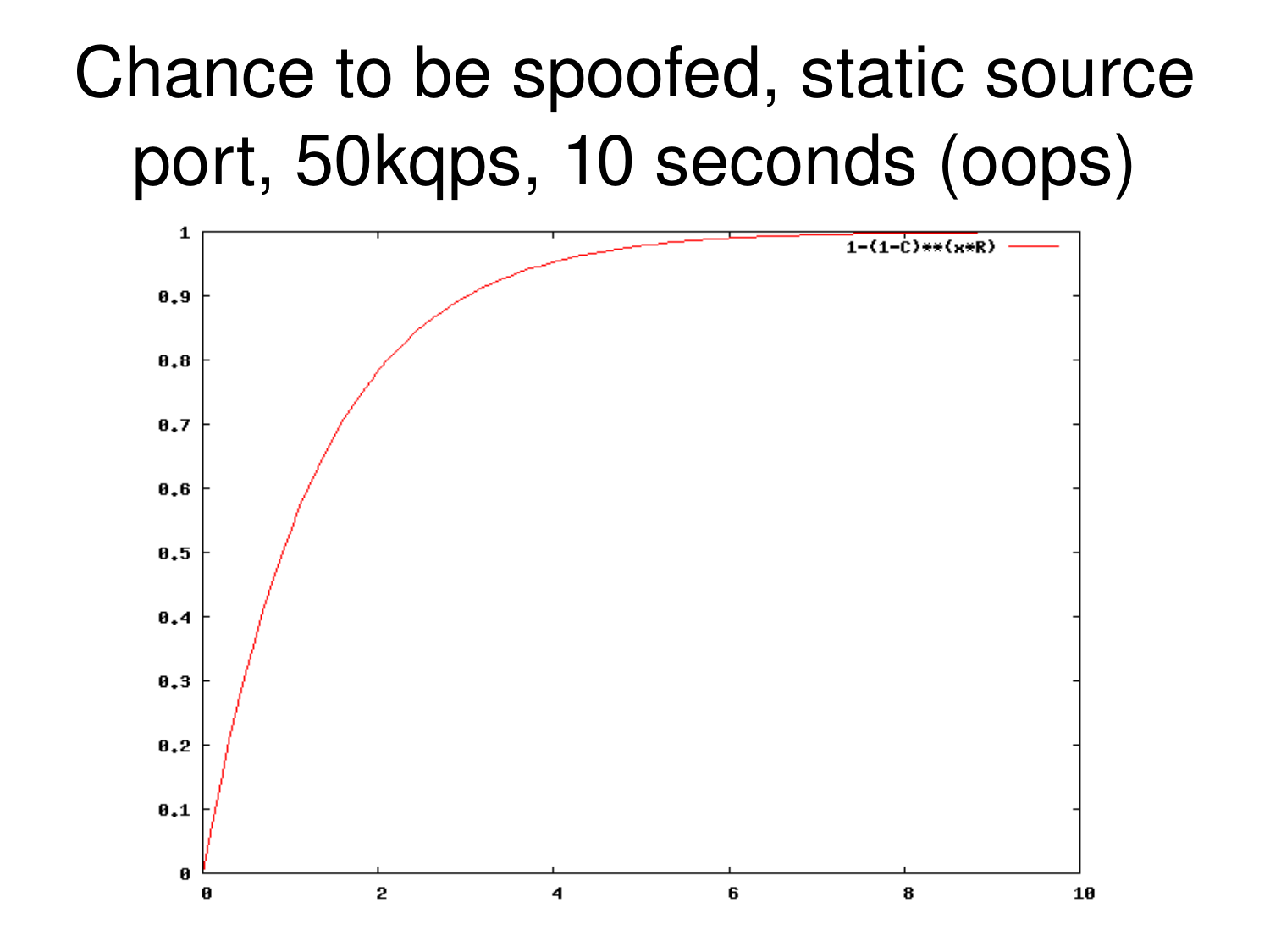#### Chance to be spoofed, random source port, 50kqps, 36 hours

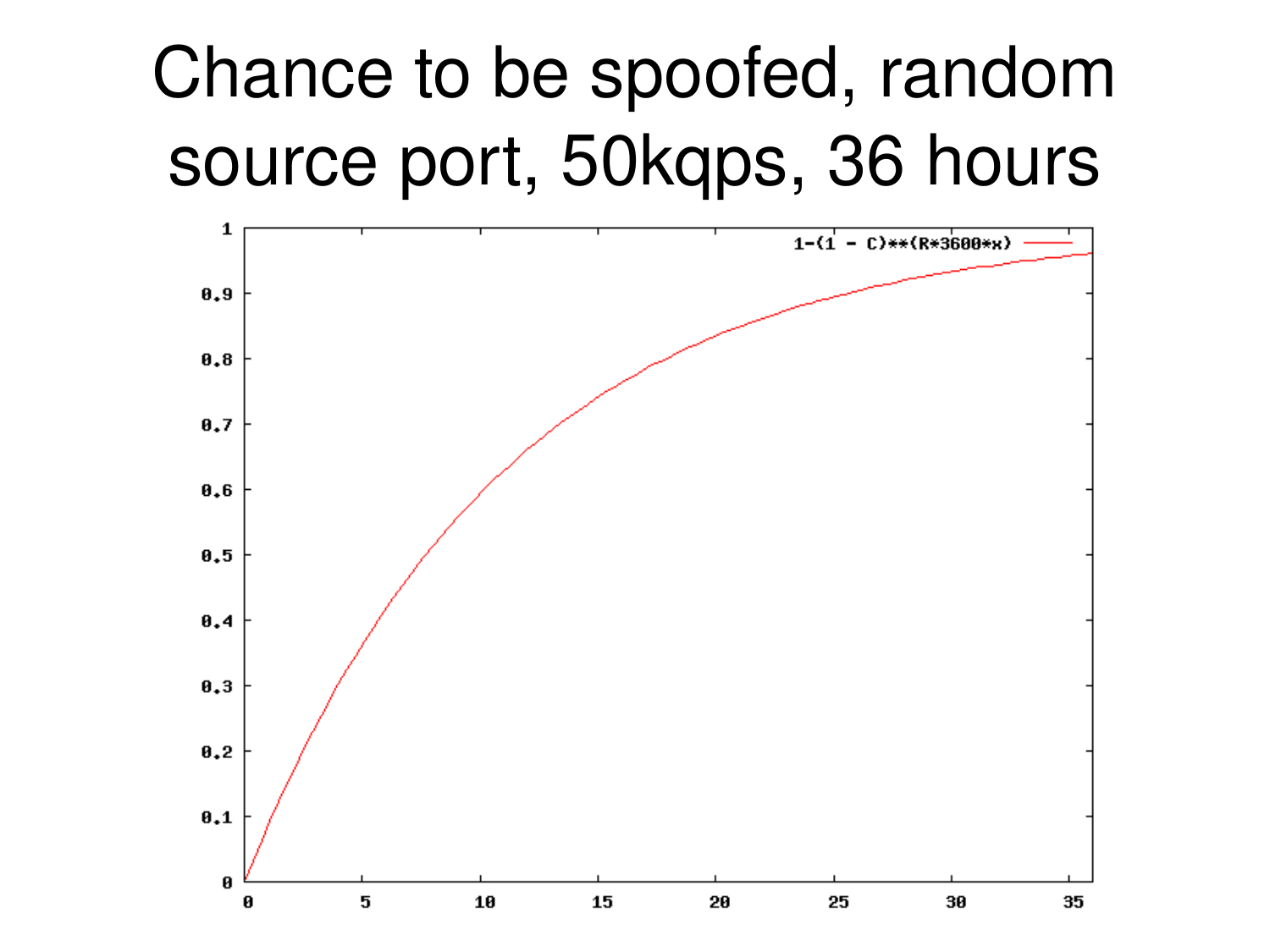### However.. this graph is theoretical

- There is 1 publicly known report of this succeeding
	- Evgeniy Polyakov: 10 hours, gigabit filled at linespeed
	- Got disconnected from the network because of abuse
- Why is this not common place?
	- 50kqps kills a resolver dead ('people tend to notice')
	- You will, in effect, not **get** 50k chances/second
		- The 'real' server might get its answer in
		- The resolver can't process that many answers
	- If you flood the network, some resolvers will consider the authoritative server to be 'dead', and not query it anymore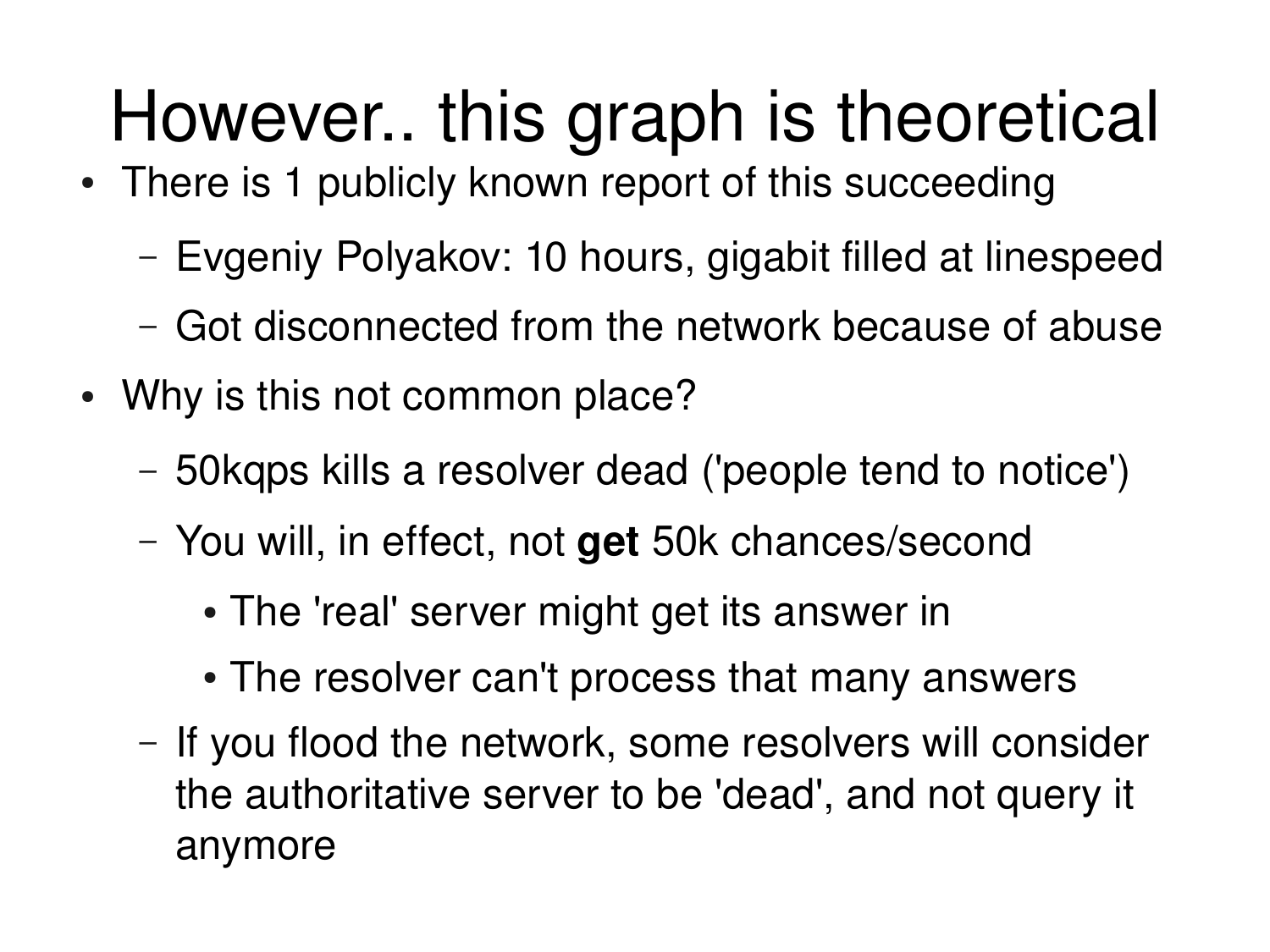#### Simple countermeasures

- Cache timeouts: this means that once an attacker has drowned out the 'real answer', no further fake answers will be accepted for a number of seconds
	- This forces the attacker to very carefully monitor his flooding – if he drowns one real answer/second, his attack will fail
- Count 'near misses'  $-$  in around 1:2^15 cases, the attacker will guess the correct port, but fail on the ID. In that case, the resolver should treat this as a timeout (see above)
- Or, fall back to TCP when something does not smell right
- Other options: ask twice, ask thrice (majority), CaSe GamEs
- Jokingly, it has been suggested to use 10Mbit/s for resolver – 'autolimiting'. This will limit attacks to 10kqps :-)
- These measures appear to work however..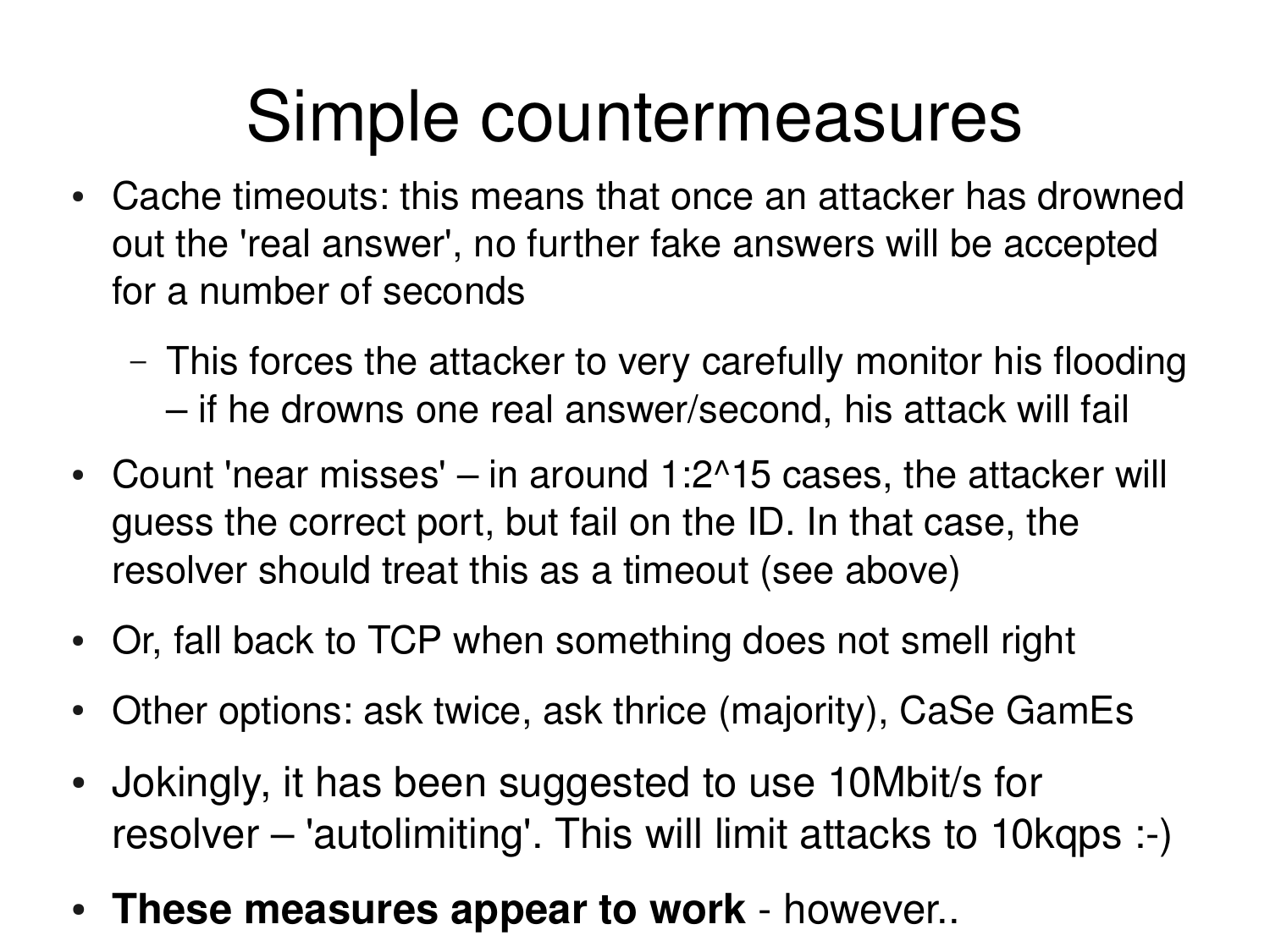#### The "slow" attack: 100 qps, 30 wks

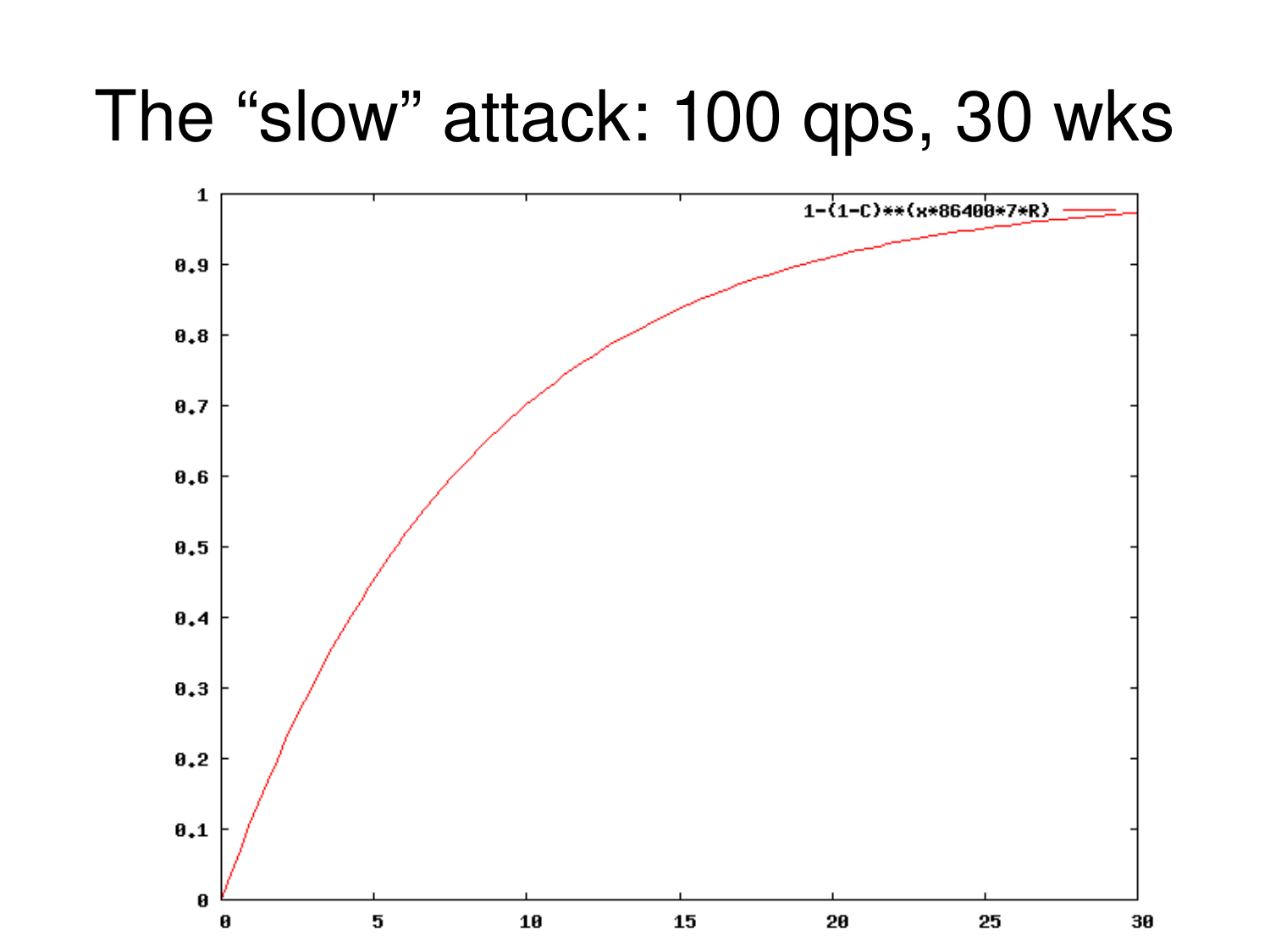#### The "slow attack": really bad news

- So, who cares? A 6 week attack (50% success)
- But keep in mind.. what are we attacking?
	- [www.har2009.org.](http://www.har2009.org/)?
	- har2009.org.?
	- org.?
- No.. we are attacking: **.**
	- The whole cowabonga
- 6 weeks for taking over the entire internet sounds ok!
	- (only the users of that resolver, say, 100k people)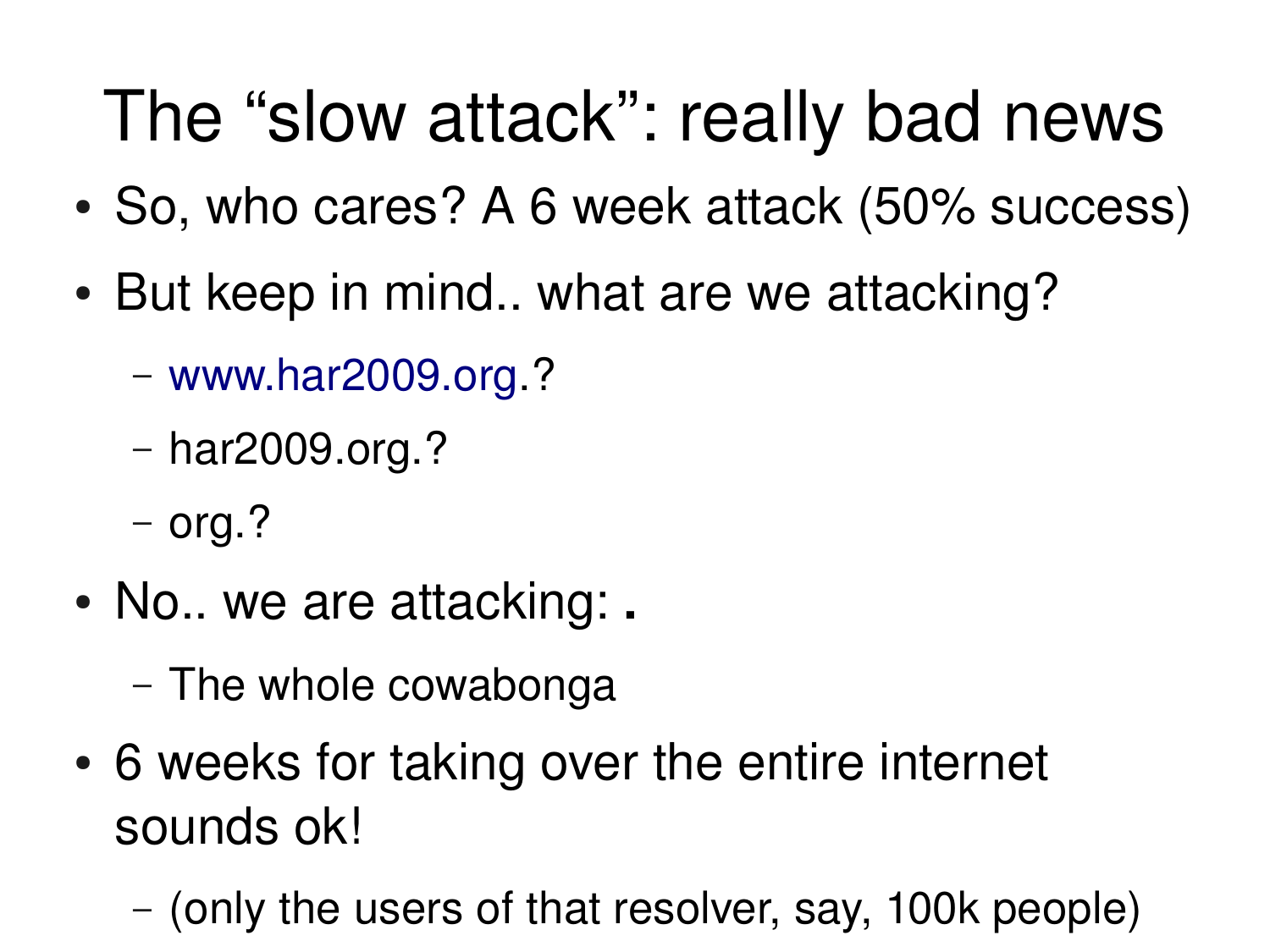## Wouldn't people notice?

- So, we've taken over the entire internet for 100k people, but people are bound to notice, right?
- Well.. if we do things right, we hand out real and normal answers 99% of the time
- Except every once in a while, for a few minutes, we redirect a banking site to our own improved alternative
	- Short TTL, so things revert to normality quickly
	- By the time people investigate, there is nothing to be seen
- SSL won't save us in the real world..
- Once the root is captured, an attacker can maintain this for weeks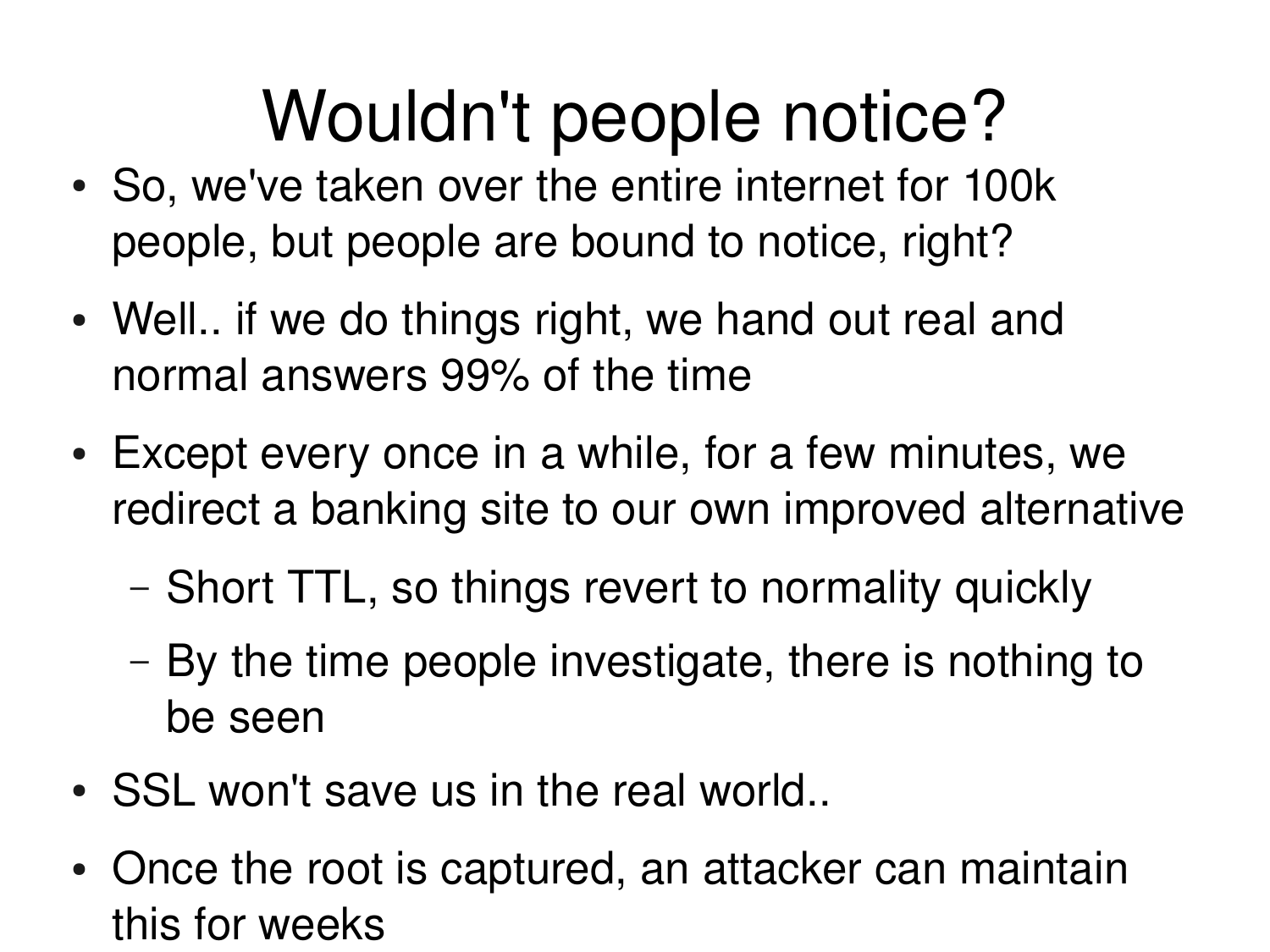## The slow attack is (probably) happening already

- According to unconfirmed reports, a Brazilian bank briefly got its IP address changed on April 22<sup>nd</sup> this year, attributed to Kaminsky-spoofing
- Word is spreading, but not very quickly since the technique is both powerful and very hard to stop (the people that know about it don't tell)
- In short timeframe, very little that can be done
	- Countermeasures either don't work, or they break (too many) existing setups, or haven't been standardised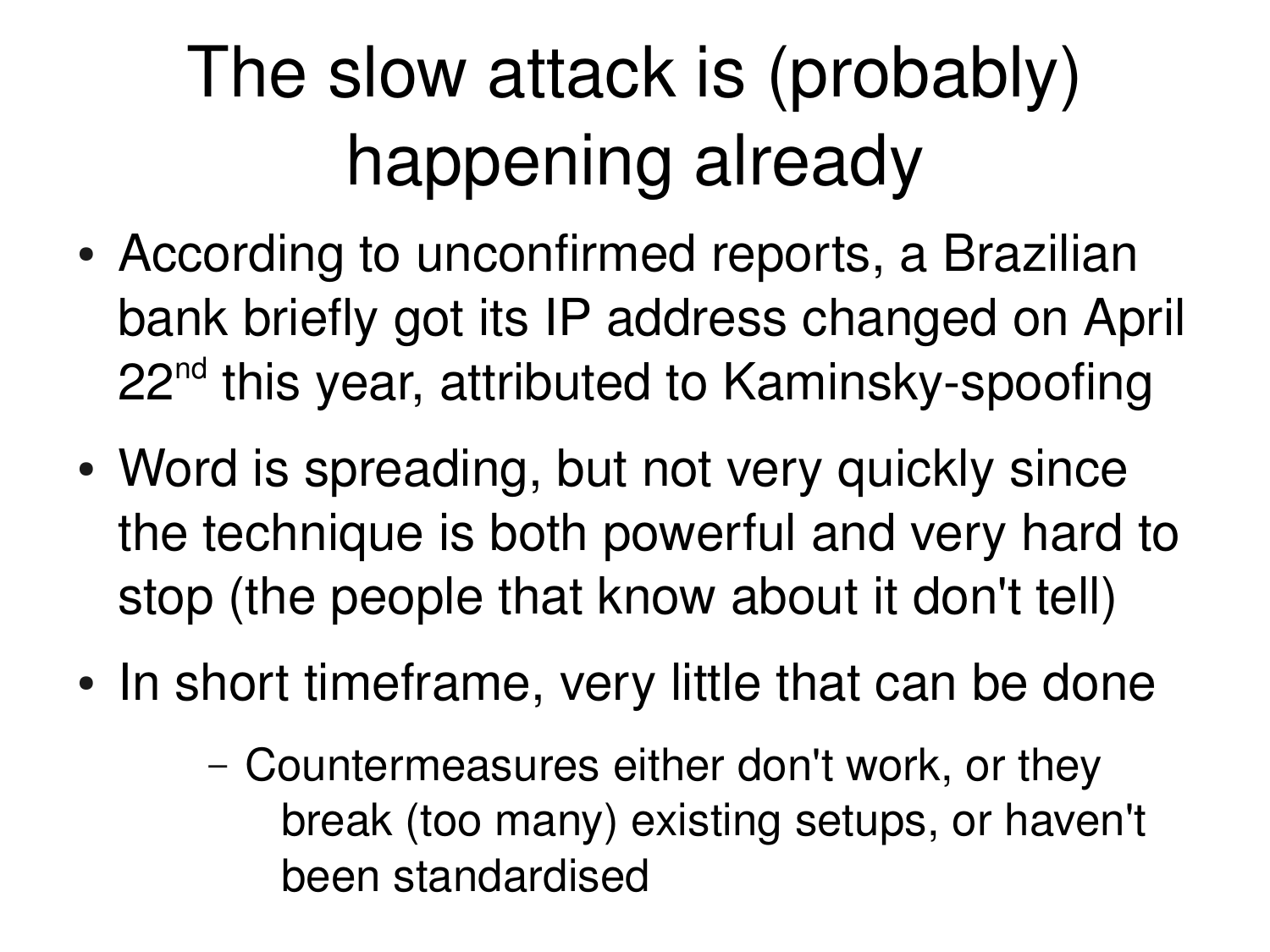#### Further dangers..

- Recall "source port randomization" to change spoofing chance from 1:65535 to 1:2000000000?
- Client (stub), cache (resolver), soho router nat box proxies ('the modem') need to do this
	- I checked my phone (Nokia E71), it has been updated!
- Problem.. NAT in many boxes changes back your fully random port to.. 1024: spoofed in 10 seconds
- Almost nobody looks at stubs! (have fun)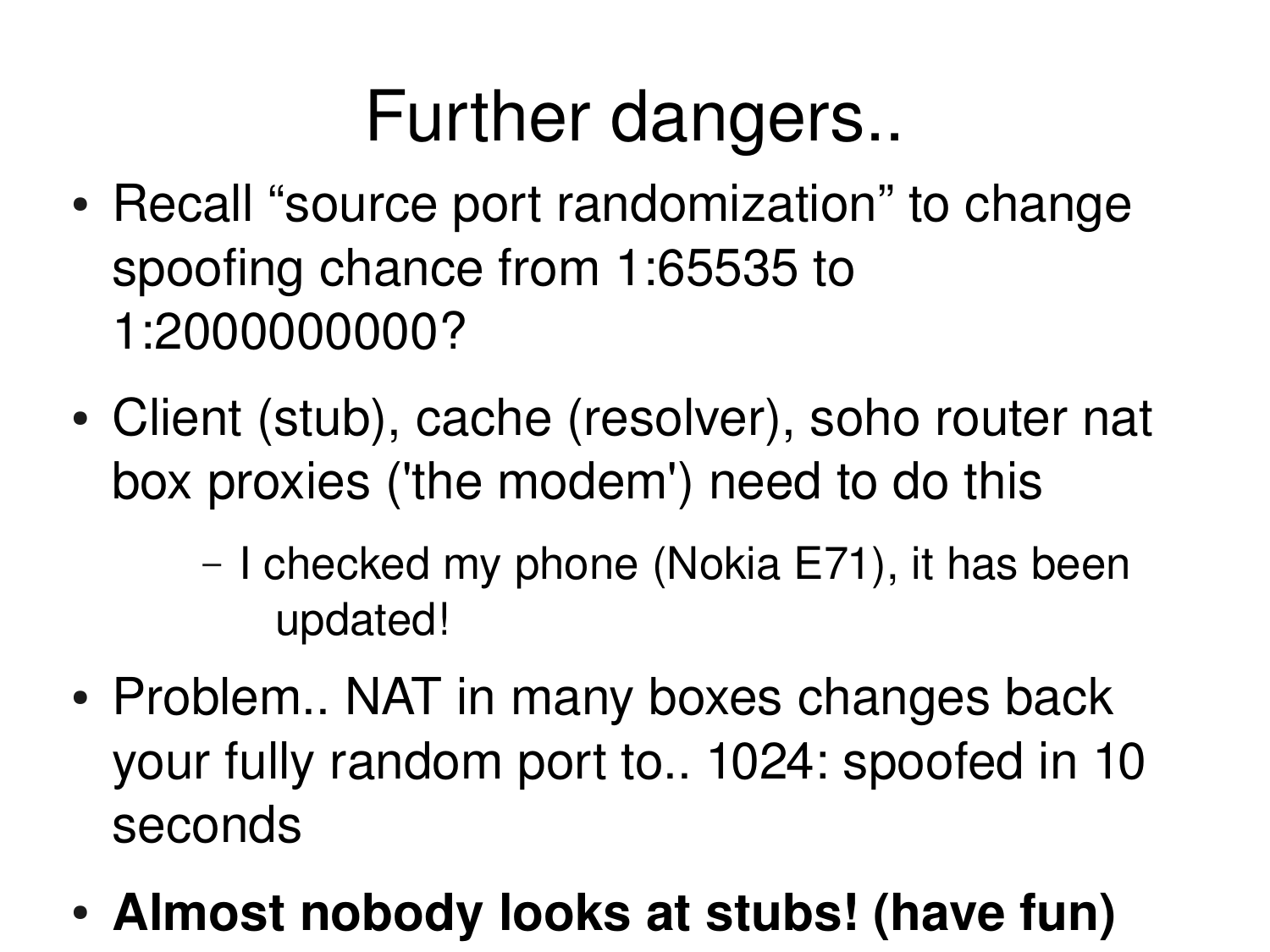#### Medium-term

- Use TCP! (sequence numbers make it hard to spoof)
	- Not every auth server does TCP
	- People fear it will overload servers
	- If you implement it to the letter of the RFC, it can't be done (**2 minute** timeout)
- Ask twice, ask thrice
	- Breaks Akamai & other CDNs
- EDNS-PING
	- Extra numbers for attacker to guess
	- Secretly deployed in most recent PDNS
		- 5% of all domains
- More tricks in: draft-wijngaards-dnsext-resolver-side-mitigation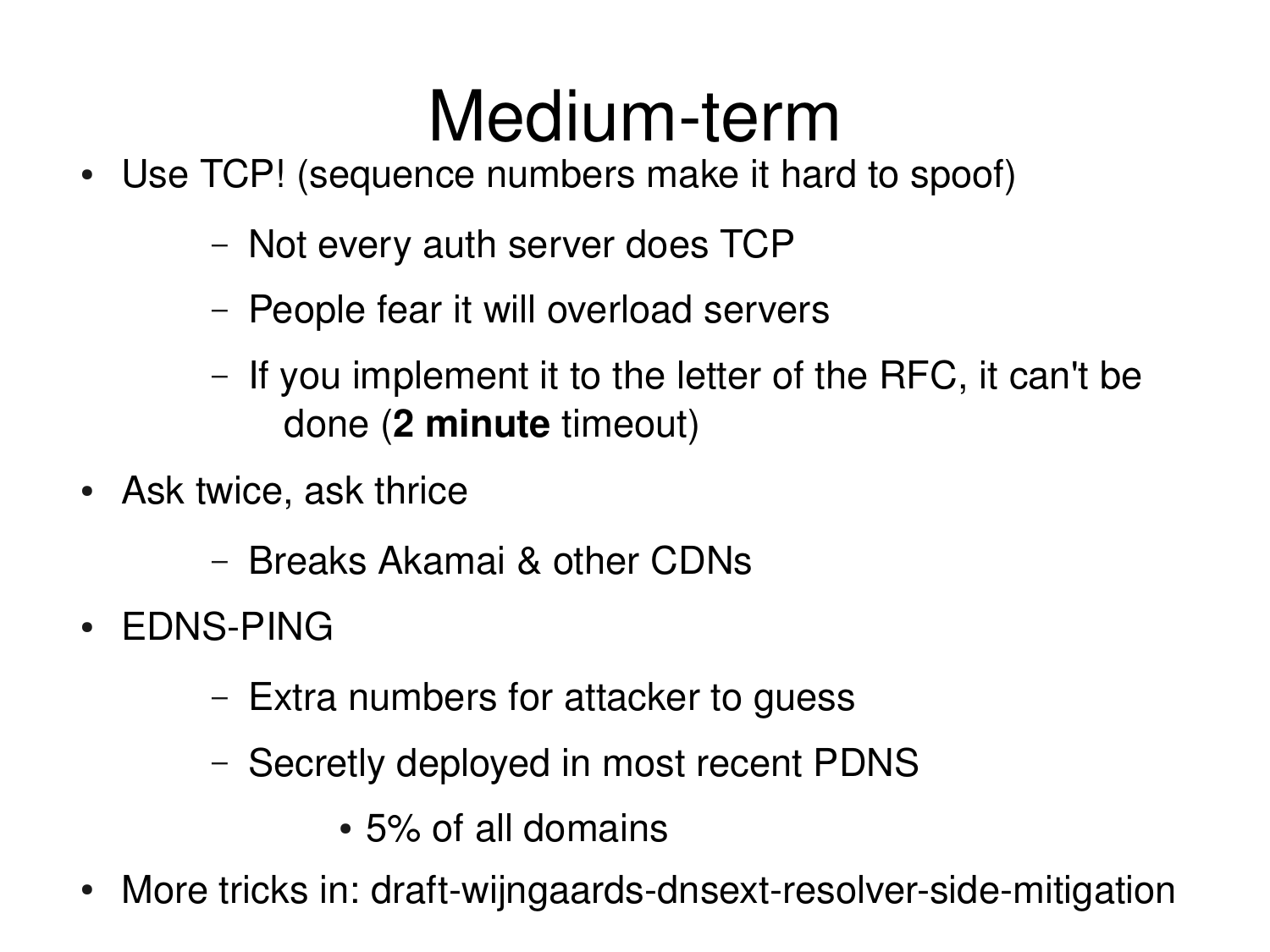## Longer term: DNSSEC?

- Recall the DNS threats: availability, exploitability, integrity
- Integrity is our biggest worry (DNSSEC solves it), but the world will not tolerate lower availability or higher exploitability
- This makes it challenging: DNSSEC means 4kbyte packets (try dig -t dnskey se +dnssec  $@a$ .ns.se) – easy to flood pipes with answers
- Complexity is the enemy of availability & exploitability too..
	- An apparent error in .org DNSSEC discovered recently, took 3 days to debug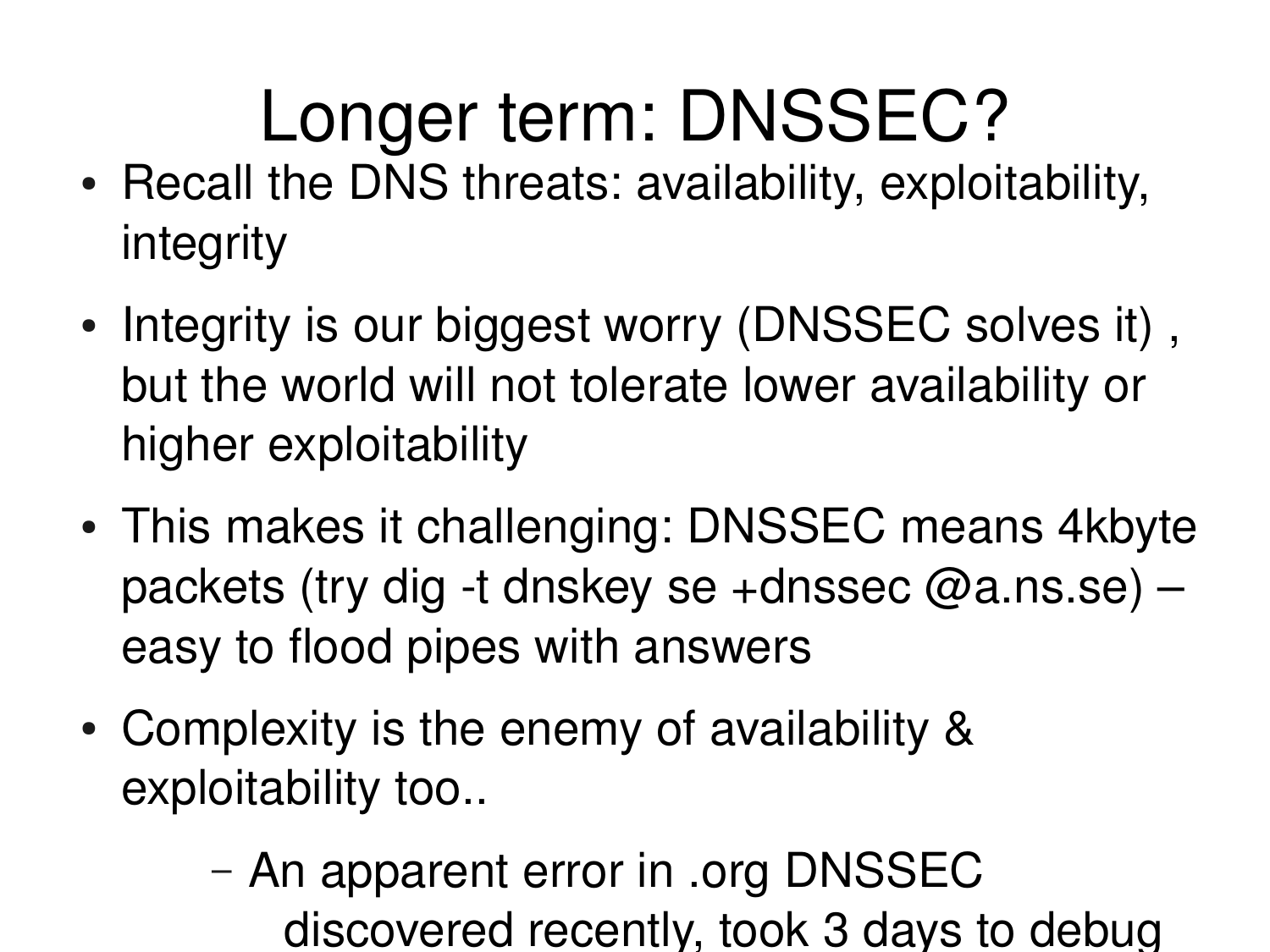#### DNSSEC

• In theory DNSSEC, if done well, could solve the integrity problem, while maintaining availability and remaining secure against exploitation

– This will be very hard work however

• In addition, due to the nature of DNSSEC, it will only deliver integrity when TLDs and childzones and resolvers are all 'DNSSEC enabled'

– No quick wins

- Another form of "availability": people have to want to use & deploy it
	- Usability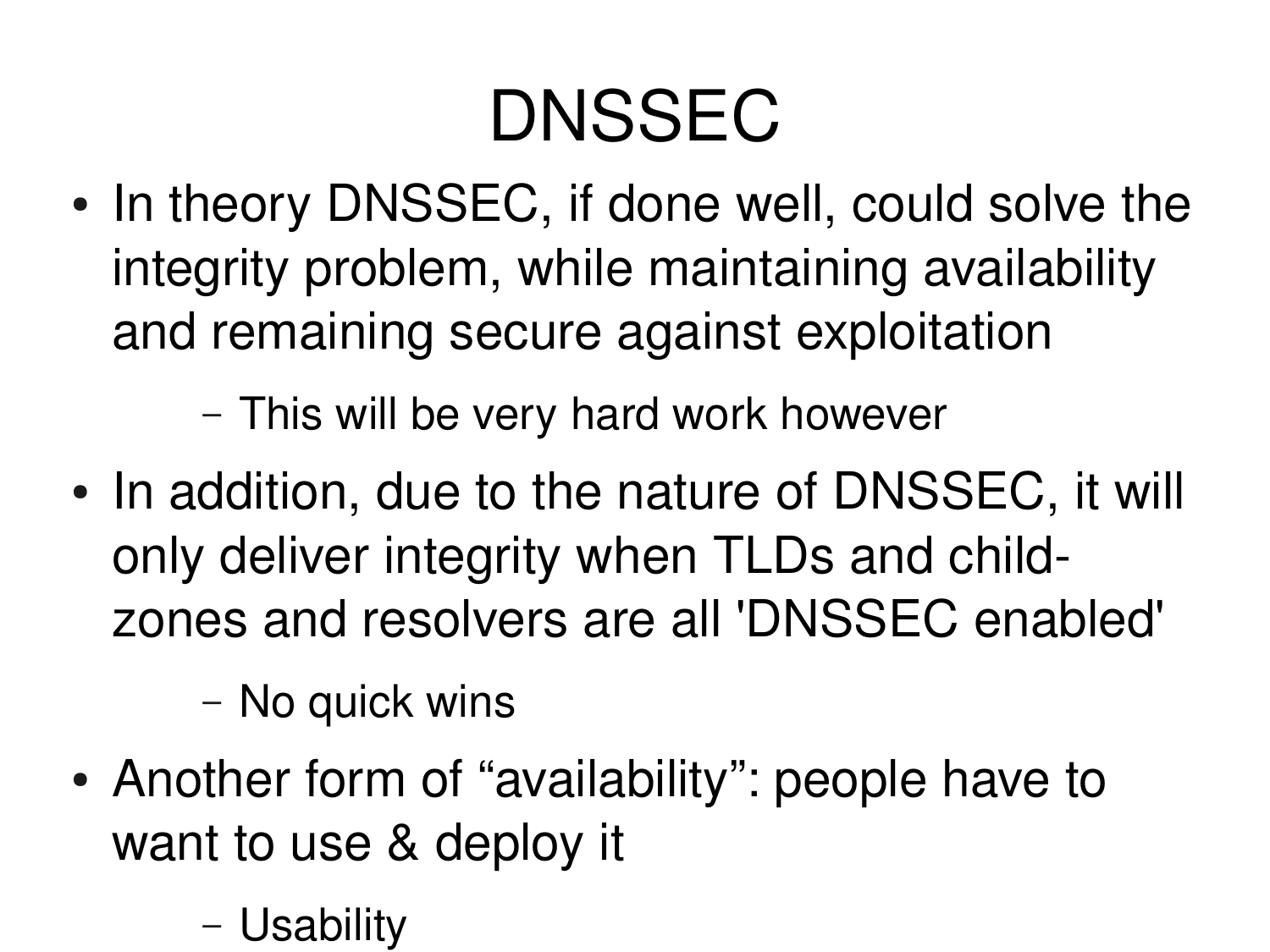#### "PowerDNSSEC"

- Working proof of concept: http://www.powerdnssec.org
- Offers "automatic DNSSEC"
	- Based on **unsigned** zones
	- Automated live-signed or pre-signed
	- Key rollover, signature rollover automated
- Serves .NET zone in 6 minutes at 6000qps from scratch
	- Once all signatures are cached, normal >100kqps performance
- Goal: get 1 "extreme large" hoster to deploy
	- Have 3 candidates already (German, US)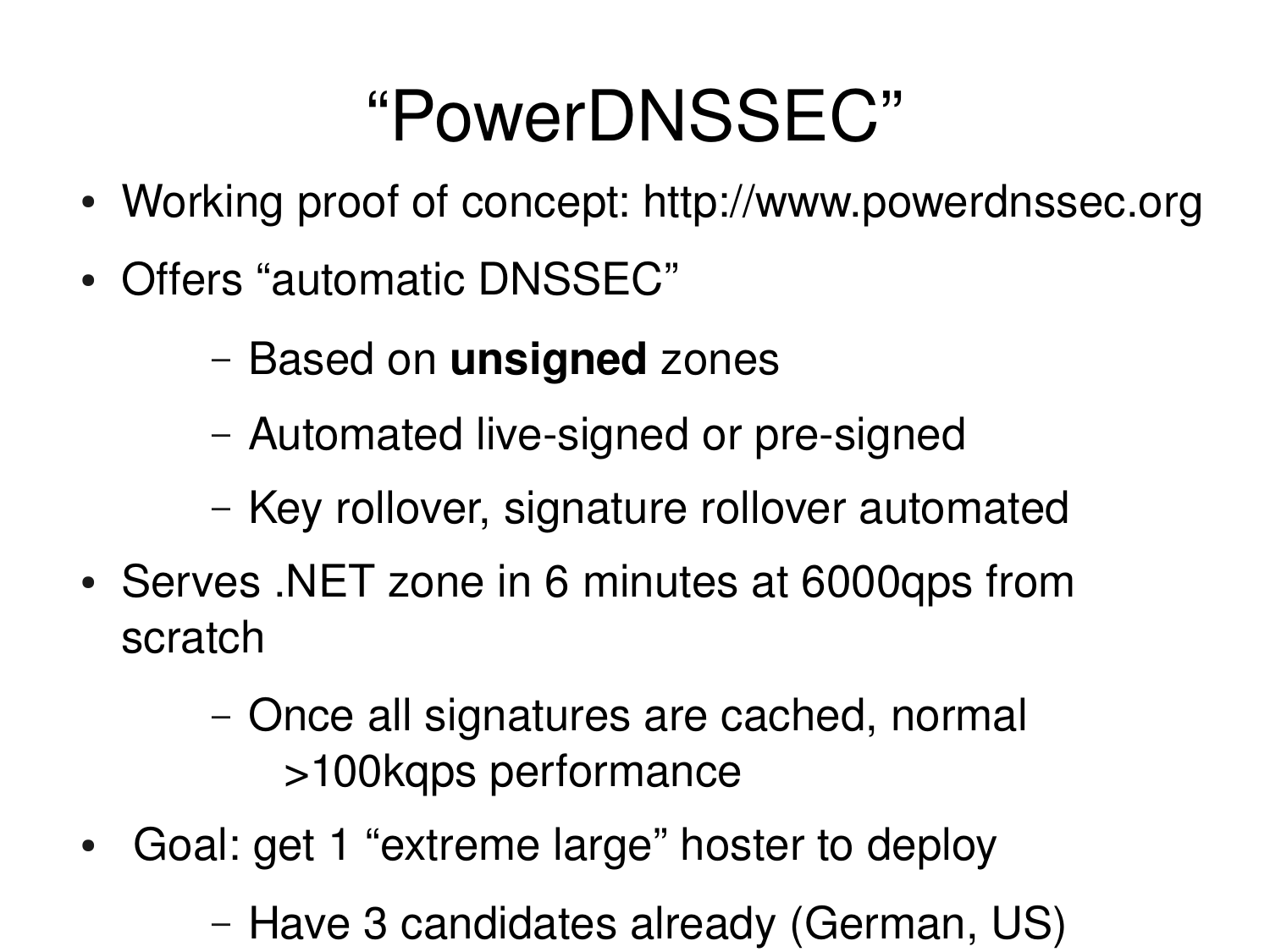## Wrapping up

- DNS is hard to get right, which is bad because..
- .. DNS is part of everything and everything

– DNS stubs contain mountains of bad news

- DNS is currently not "quickly" exploitable (this may change)
- DNS is **definitely** "slowly" exploitable: 100k people in 6 weeks of trying

– And there are no easy countermeasures

• DNSSEC may help, if done right

– Otherwise it will hurt!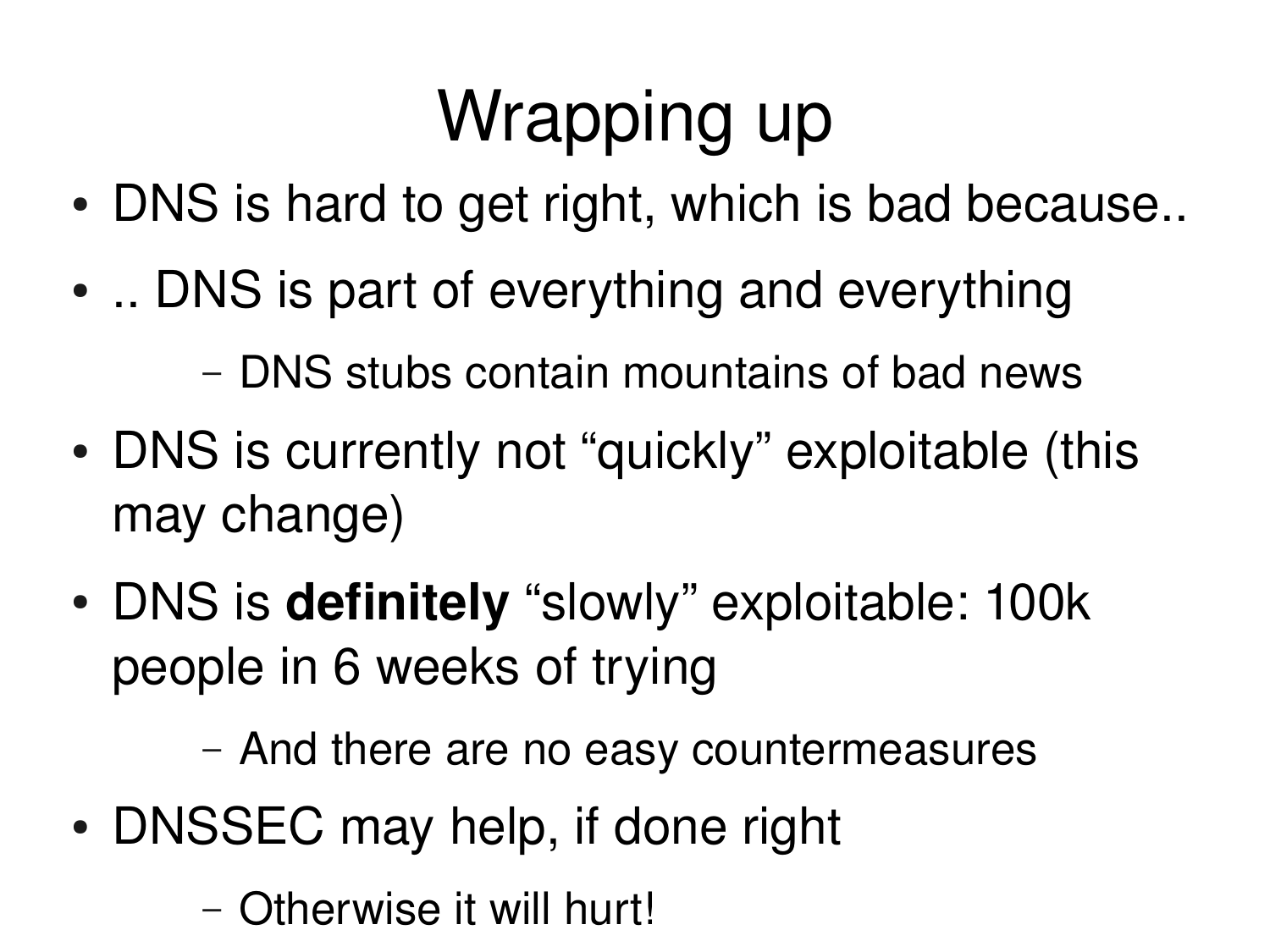#### So.. should we worry?

• A definite maybe